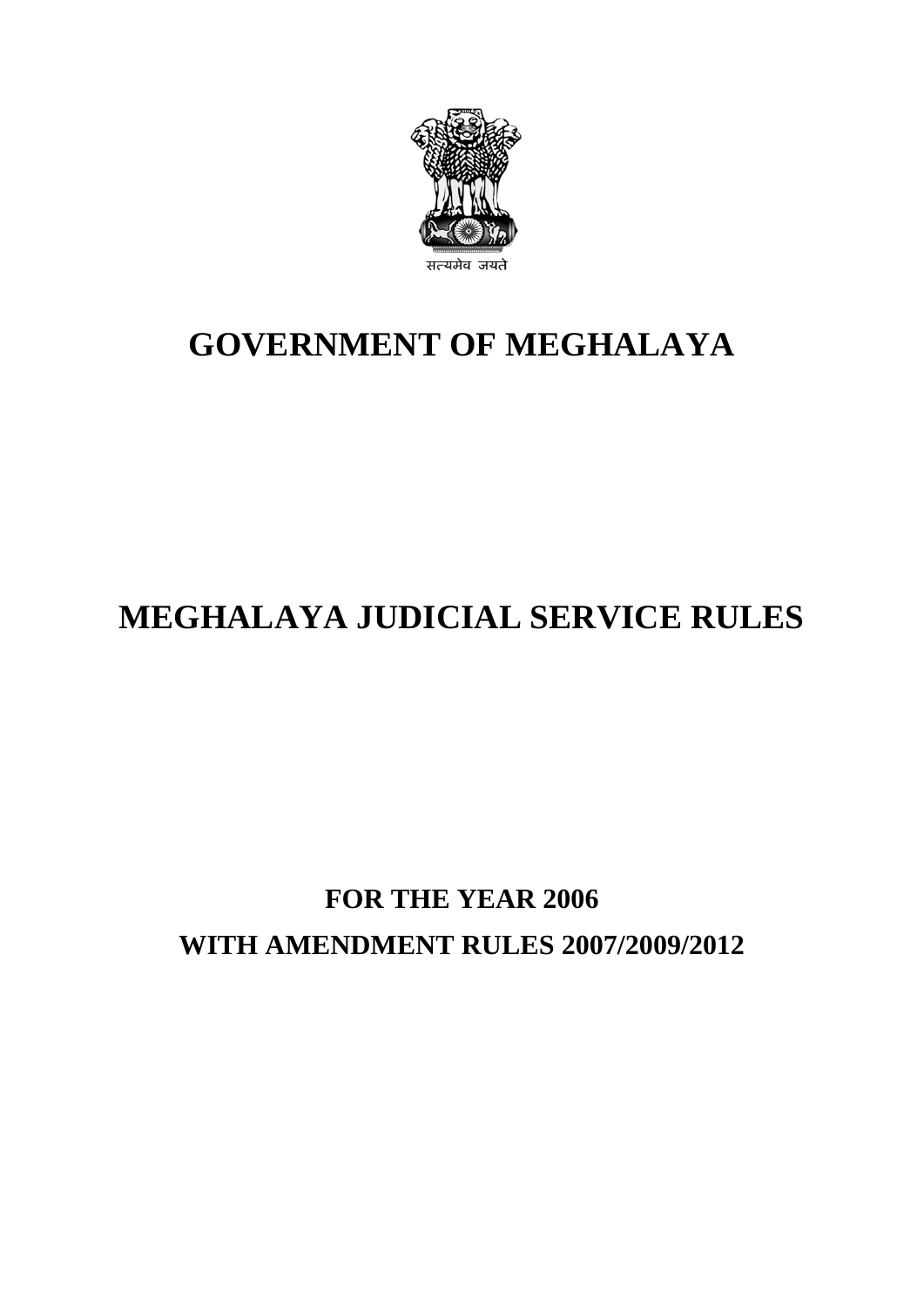## **The 13th December, 2006**

**No. LJ(A) 23/85/245**:- This is to notify the Meghalaya Judicial Service Rules, 2006 in the Gazette of Meghalaya for general information.

# **The 11th December, 2006**

**No. LJ(A) 23/85/222**:- In exercise of the powers conferred by the proviso to Article 309 read with Article 234 of the Constitution of India, the Governor of Meghalaya in consultation with the Gauhati High Court and the Meghalaya Public Service Commission is pleased to make the following rules regulating the method of recruitment and conditions of service of persons appointed to the Meghalaya Judicial Service, namely:-

## **The Meghalaya Judicial Service Rules, 2006**

1. **Short title, commencement and application**:- (1) These rules may be called the Meghalaya Judicial Service Rules, 2006

(2) They shall come into force on such date as may be notified by Government and different dates will be notified for different districts.

(3) These rules shall apply to all Cadres of Judicial Officers in the whole State of Meghalaya except the Judicial Officers of the Courts constituted by the District Councils.

- 2. **Definitions**:- In these rules, unless there is anything repugnant to the subject or context:
	- (a) "**Chief Justice**" means the Chief Justice of the Guahati High Court.
	- (b) "**Constitution**" means the constitution of India.
	- (c) "**Commission**" means the Meghalaya Public Service Commission
	- (d) "**Existing members of the Service**" means the officers who have been holding the posts under the Meghalaya Judicial Service (Assam Rules of 1967 as amended);
	- (e) "**Government**" means the Government ofMeghalaya;
	- (f) "**High Court**" means the "Guahati High Court".
	- (g) "**Members of the service**" means the officers appointed or deemed to have been appointed under the provision of these rules;
	- (h) "**recruiting authority**" means the High Court or Commission;
	- (i) "**rules**" means the Meghalaya Judicial Service Rules, 2006
	- (j) "**Service**" means the Meghalaya Judicial Service; and
	- (k) "**Year**" means the English calendar year.
- 3. **Constitution of Judicial Service**:- There shall be constituted a service to be known as the Meghalaya Judicial Service, consisting of three grades of officers as shown in Schedule 'A' appended to these Rules.
- 4. **Strength of the Service and Cadre**:- (1) The strength of the Service and cadre shall be determined by the Governor in consultation with the High Court, from time to time.

(2) On the commencement of these Rules, the strength of the service and the posts therein shall be as given in Schedule 'A' appended to these Rules

(3) The Governor may, except in the case of the post of Registrar from time to time, leave unfilled or hold in abeyance any post in the Cadre or may increase the Cadre by the creation of additional posts as may be found necessary, in consultation with the High Court.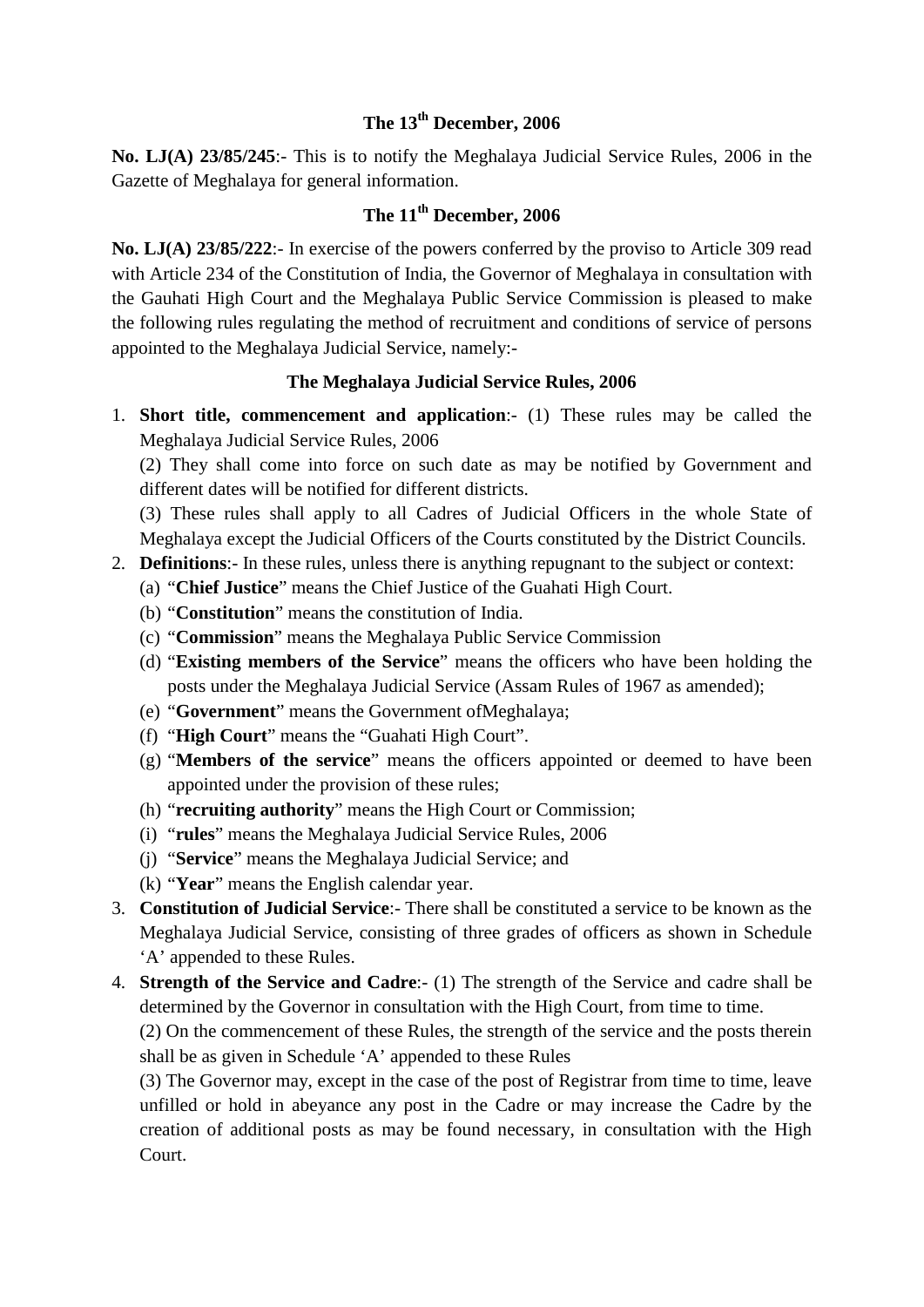5. **Recruitment**:- (1) The Chief Justice shall fill up the post of Registrar, Deputy Registrar and Assistant Registrar by virtue of Article 229 (1) of the Constitution ordinarily from Grade-I, Grade II, and Grade-III of the service respectively.

(2) Notwithstanding anything contained in sub-rule (1), vacancy, temporary or permanent, in the post of the Assistant Registrar may be filled up by promotion from amongst the Ministerial staff of the High Court by the Chief Justice.

(3) Notwithstanding anything contained in these Rules, the conditions of Service of the persons appointed to the post of Registrar, Deputy Registrar and Assistant Registrar, shall be regulated by the rules to be made under Article 229(2) of the Constitution.

6. **Initial Recruitment**:- (1) The persons who at the time of commencement of these Rules are holding any post as may be specified/notified by the State Government in consultation with the High Court shall be under the administrative control of the High Court.

(2) The persons whose services are placed under the administrative control of the High Court shall be considered for initial recruitment by way of absorption in the post mentioned in Schedule A. Those who are found suitable by the High Court shall be appointed by the Governor as initial recruits by way of absorption and those who are not found suitable for such initial recruitment and absorption; they shall stand reverted to the State Government.

(3) The High Court may promote members of the service on deputation, as may be requisitioned by the State Government from time to time.

(4) After initial recruitment by way of absorption, vacancies, in the post mentioned in Schedule A, shall be filled up in accordance with these Rules.

7. **Appointing Authority**:- (1) The appointing authority for Grade I, II and III shall be the Governor.

(2) Conferment of Super Time Scale and the Selection Grade Scale in Grade I shall be made by the High Court.

8. **Method of Recruitment, Qualification, Reservation and Age Limit**:- In respect of each category of posts specified in column (2) of the Table below, the method of recruitment and minimum qualification, age limit etc., are specified in the corresponding entries in columns (3) and (4) thereof:

Provided that the High Court shall have the power to relax the qualifying period of Judicial Officer for the purpose of promotion on case the same is considered necessary in the interest of service as follows:-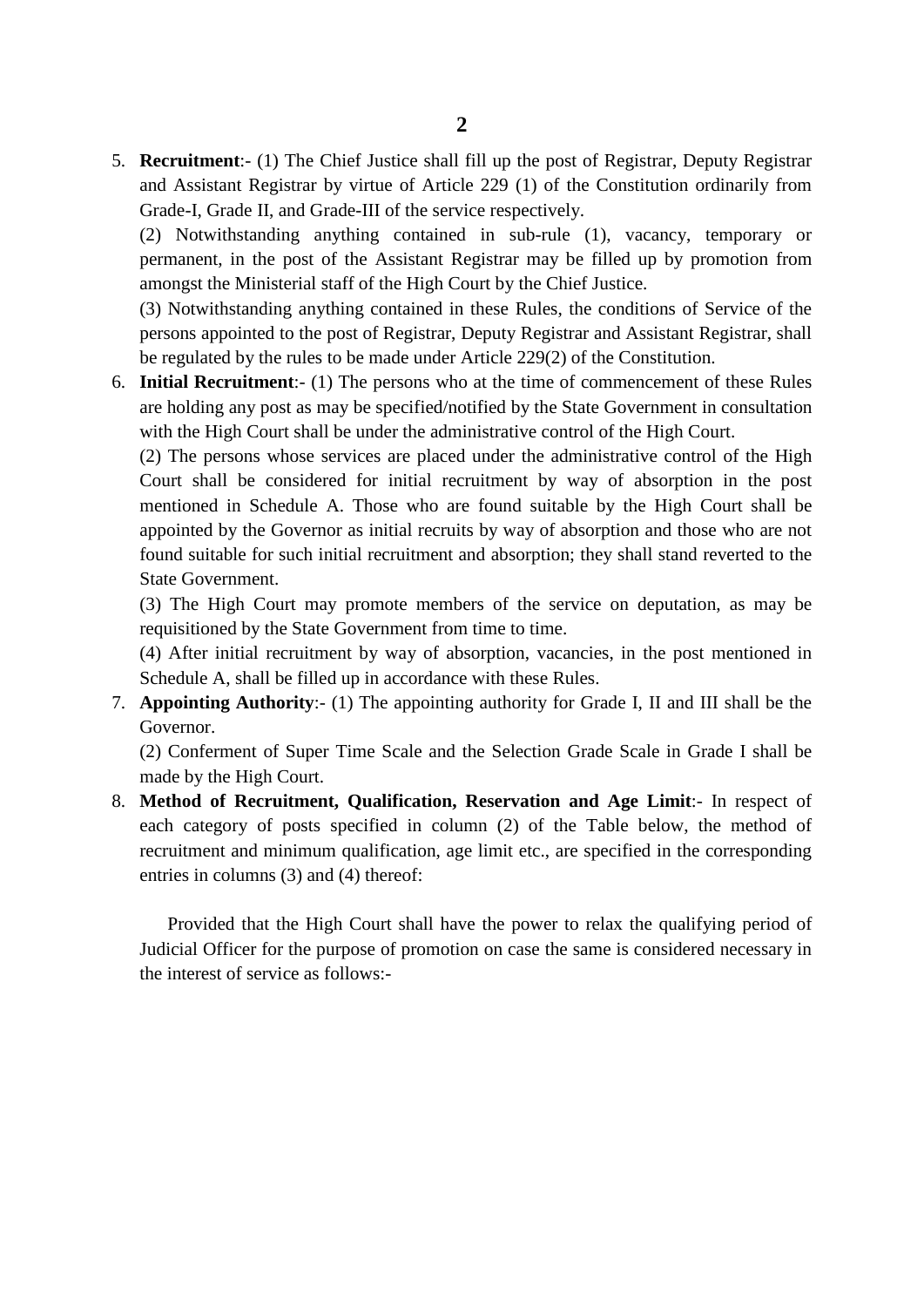| Sl. No.      | Cadre          | <b>Method of Recruitment</b>                                                                                                                                                                                                                                                                                                                                                                                                                                                                                   | Qualification age limit etc.                                                                                                                                                                                                                                                                                                                                                                                                                                                                                                                                                                                                                                                                                         |  |
|--------------|----------------|----------------------------------------------------------------------------------------------------------------------------------------------------------------------------------------------------------------------------------------------------------------------------------------------------------------------------------------------------------------------------------------------------------------------------------------------------------------------------------------------------------------|----------------------------------------------------------------------------------------------------------------------------------------------------------------------------------------------------------------------------------------------------------------------------------------------------------------------------------------------------------------------------------------------------------------------------------------------------------------------------------------------------------------------------------------------------------------------------------------------------------------------------------------------------------------------------------------------------------------------|--|
| $\mathbf 1$  | $\overline{2}$ | $\mathbf{3}$                                                                                                                                                                                                                                                                                                                                                                                                                                                                                                   | 4                                                                                                                                                                                                                                                                                                                                                                                                                                                                                                                                                                                                                                                                                                                    |  |
| $\mathbf{1}$ | Grade-I        | Not exceeding 25% of<br>(i)<br>the Posts in the cadre<br>may be filled by direct<br>recruitment on the basis<br>of<br>the<br>aggregate<br>marks/grade secured in a<br>competitive examination<br>conducted by the High<br>Court, as specified in<br>Schedule B of the Rules.                                                                                                                                                                                                                                   | By direct recruitment<br>1. Must be holder of degree in<br>of<br>law<br>recognized<br>a<br>University.<br>Must be practicing as an<br>2.<br>Advocate in Courts of Civil<br>and Criminal Jurisdiction on<br>the last date fixed for receipt<br>of applications and must have<br>so practiced for a period of<br>not less than seven years as<br>on such date.<br>3. Must have attained the age of<br>thirty-five years and must not<br>have attained the age of forty-<br>eight years in the case of<br>candidates<br>belonging<br>to<br>Schedules<br>Castes<br><b>or</b><br>Scheduled Tribes and forty<br>five years in the case of<br>others, as on the last date<br>fixed<br>for<br>receipt<br>of<br>applications. |  |
|              |                | (ii)<br>50% of the posts in the<br>cadre shall be filled by<br>promotion from the cadre<br>of Grade-II of the service<br>on the basis of merit cum<br>seniority by the High<br>Court, following the<br>criteria in Schedule-E.<br>Remaining 25% of the<br>(iii)<br>cadre of the service shall<br>be filled up by promotion<br>strictly on the basis of<br>through limited<br>merit<br>departmental competitive<br>examination<br>as<br>conducted by the High<br>Court in schedule B of<br>the specified Rules. | 4. Must have been in the cadre<br>of Grade-II for a period of<br>not less than 5 years.                                                                                                                                                                                                                                                                                                                                                                                                                                                                                                                                                                                                                              |  |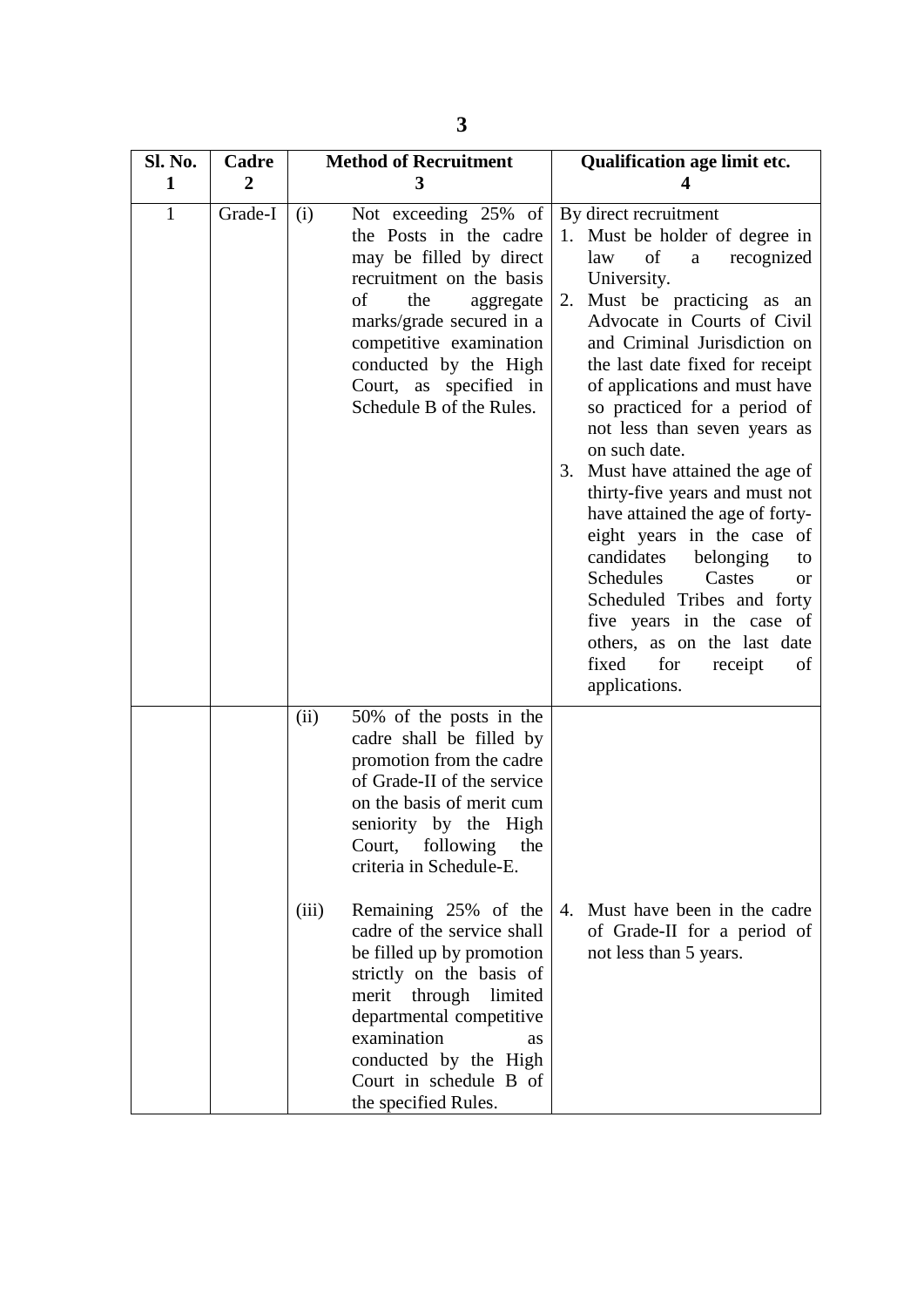| $\overline{2}$ | Grade-II   | By promotion from the cadre<br>of Grade-III selected by the<br>High Court on the basis of<br>criteria indicated in Schedule<br>Ε.                                                          | 5. Must have been in the cadre<br>of Grade-III for a period not<br>less than five years.                                                                                                                                                                                                                                                                                                                                       |
|----------------|------------|--------------------------------------------------------------------------------------------------------------------------------------------------------------------------------------------|--------------------------------------------------------------------------------------------------------------------------------------------------------------------------------------------------------------------------------------------------------------------------------------------------------------------------------------------------------------------------------------------------------------------------------|
| 3              | Grade -III | By direct recruitment on the<br>basis of aggregate marks<br>obtained in a competitive<br>examination<br>conducted<br>through the Commission as<br>indicated in Schedule B of the<br>Rules. | (1) Must be holder of a degree in<br>law granted by a recognized<br>University established by law<br>in India.<br>(2) Must not have attained the<br>age of 35 years.<br>(3) Must not have completed, as<br>on the last date fixed for<br>receipt of applications 38<br>years of age in the case of<br>candidates belonging<br>to<br><b>Schedule Castes or Scheduled</b><br>Tribes and 35 years of age in<br>the case of other. |

9. **Reservation**:-The appointment to the service shall be subject to the reservation for the SC/ST/OBC of the State, the percentage of which shall be determined by the government from time to time after consultation with the Gauhati High Court.

- 10. **Disqualification for appointment**:- No person shall be eligible for appointment to the service:-
	- (a) Unless he is a citizen of India;
	- (b) If he is dismissed from service by any High Court, Government, statutory or local authority;
	- (c) If he has been convicted of an offence involving moral turpitude or who is or has been permanently debarred or disqualified by the High Court or the Union Public Service Commission or any State Public Service Commission or any State Public Commission from appearing for examination or selections conducted by it.
- 11. **Recruitment – (1)**To fill a vacancy required to be filled by promotion the recruiting authority shall take all necessary steps well in advance so as to initialize the list of persons considered eligible for promotion at least 10-15 days before the occurrence of the vacancy.

**(2)** Whenever two or more vacancies required to be filled by direct recruitment occur in a cadre in the service or once in two years, whichever is earlier, the **recruiting** authority shall, invite by advertisement in the Official Gazette and in at least two news-papers, applications such from as it may determine from intending candidates, who posses the prescribed qualification. The advertisement shall indicate the number of vacancies reserved for Schedule Castes, Schedule Tribes and other backward classes. If any, and shall contain all necessary information relating to the recruitment. It shall also indicate that an additional list of selected candidates would be prepared as per **sub-rule (5)**.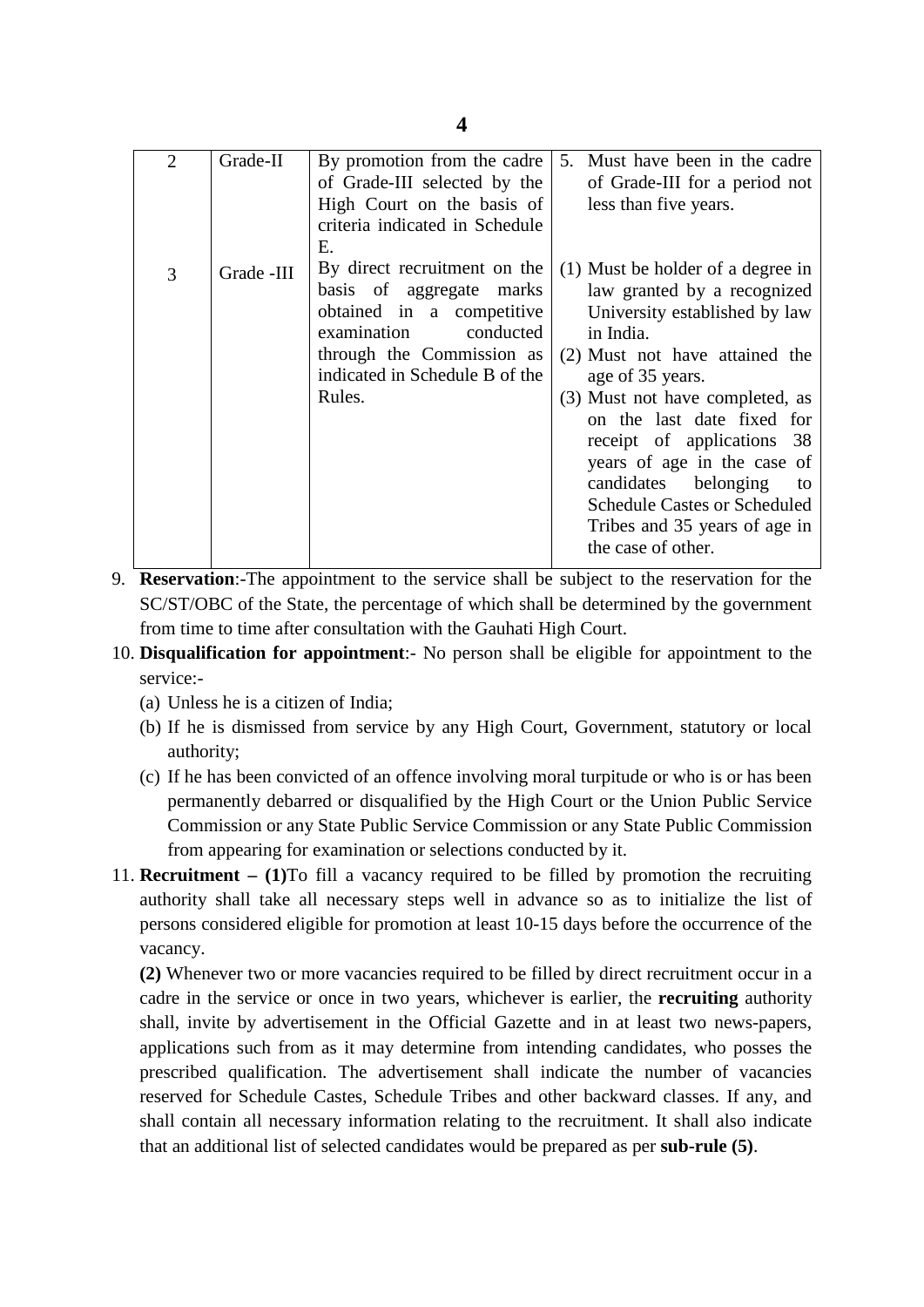**(3)** Thedecision of the**recruiting authority** as to the eligibility or otherwiseof a candidate for admission to the written and viva voce examination shall be final. No candidate to whom certificate of admission gas not been issued by **the recruiting authority** shall be admitted for the examination.

**(4)** The **recruiting authority** shall on the basis of cumulative grade value secured by a candidate and taking into consideration the orders, if any, in force relating to reservation of posts for Schedule Tribes and other backward classes, prepare in the order of merit, assessed as provided in Schedule B, a list of candidates to be included in the list which shall be equal to the number of vacancies notified.

**(5)** The **recruiting authority** shall in accordance with the provisions of sub-rule (4) also prepare an additional list of names of candidate not included in the list of candidates prepared under sub-rule (4) above, in which the number of candidates to be included, shall, as far as possible, be ten per cent of the number of vacancies notified for the recruitment or one, whichever is higher.

**(6)** The list so prepared under **sub-rule (4) and (5)** above shall be published and they shall cease to be operative on the expiry of one year from the date of such publication.

**(7)** Candidates whose names are included in the list prepared under sub-rule (3) above shall be considered for appointment in the order in which their names appear in the list and subject to rule 9, they may be appointed by the appointing authority in the vacancies notified under sub-rule (1) above. Candidates whose names are included in the additional list may be similarly appointed after the candidates whose names are included in the list published under sub-rule (3) above have been appointed.

**(8)** Inclusion of the name of a candidate in any list prepared under sub-rule (4) or (5) shall not confer any right of appointment to such candidate.

- 12. **Conditions relating to suitability, fitness and character**:- (1) No person selected for appointment by direct recruitment shall be appointed.
	- (a) Unless the **appointing authority** is satisfied that he is of good character and is in all respects suitable for appointment to the service; and
	- (b) Unless he is certified by the **Authorised** Medical Authority specified for the purpose that he is medically fit to discharge the duties of the post to which he is selected for appointment.

(2) Every candidate selected for appointment by direct recruitment shall furnish certificates, given not more than six months prior to the date of the application, from two respectable persons unconnected with his college or university and related to him testifying to his character. In addition to the certificate which may be required to be furnished from the education institution last attended by him.

13. **Fees**:- Every candidate for direct recruitment may be required to pay such fees as may be specified in the advertisement inviting applications:

Provided that in the case of a candidate belonging to Schedule Caste or Scheduled Tribes, the fees payable shall be half of the fees specified in the **advertisement** for other candidates.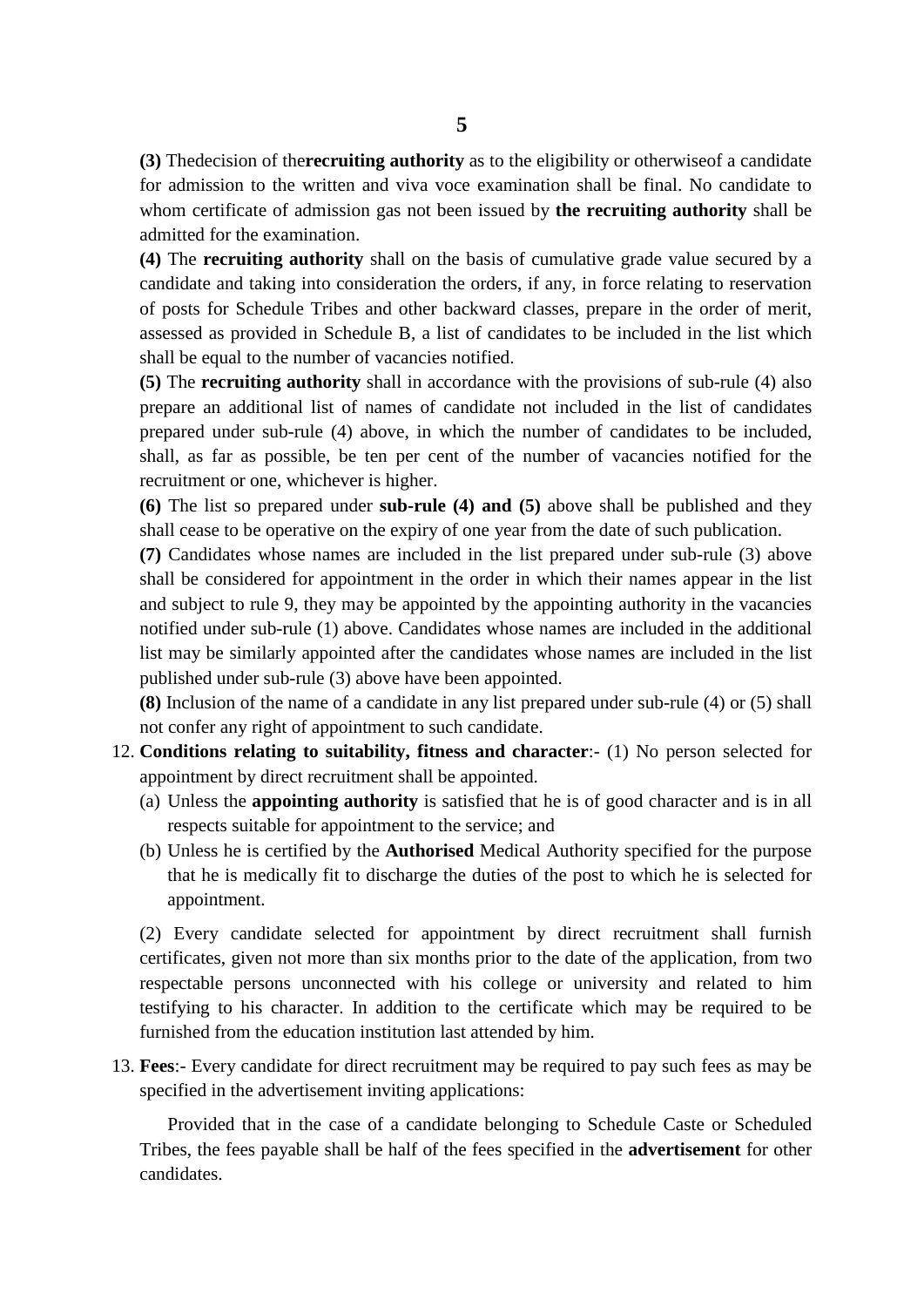14. **Joining time for appointment:- (1)** A candidate by direct recruitment shall report for duty before the appointing authority on the sate specified in the order of appointment.

**(2)** Notwithstanding anything contained in sub-rule (1) the appointing authority may, on the application of the candidates, if satisfied that there are good and sufficient reasons for doing so, by order in writing, grant such further time as it may deem necessary.

**(3)** The name of the candidate who fails to assume charge of the post within the time specified in the sub-rule (1) or within the further time granted under sub-rule (2) shall stand deleted from the list of selected candidates and he shall cease to be eligible for appointment.

15. **Training:- (1)** There shall be a training Course for the Officers appointed in Grade III of the service and direct recruits in Grade-1 of the service, as the High Court may, deem fit and proper as per the **Schedule-D.**

**(2)** The High Court may arrange Refresher Course for officers of all cadres from time to time. The Judicial Officer may also be deputed for training/refresher outside the State or outside the country in consultation with the State Government.

16. **Probation and officiation:- (1)** All appointments to the service by direct recruitment shall be on probation for a period of two years.

**(2)** All appointments by promotion shall be on officiating basis for a period of two years.

**(3)** The period of probation or officiation, as the case may be for reasons to be recorded in writing, may be extended by the appointing authority by such period not exceeding the period of probation or officiation, as the case may be, specified in sub-rules (1) or (2).

**(4)** At the end of the period of probation or officiation or the extended period of probation or officiation, as the case may be, the appointing authority shall consider the suitability of the person so appointed of promoted to hold the post to which he was appointed or promoted, and -

- (a) If it decides that he is suitable to hold the post to which he was appointed and has passed the special examinations or tests, if any, required to be passed during the period of probationor officiation, as the case may be, it shall as soon as possible, issue an order declaring him to have satisfactory completed the period of probation or officiation, as the case may be; and such an order shall have effect from the date of expiry of the period of probation or officiation, including extended period, if any, as the case may be.
- (b) If the appointing authority considers that the person is not suitable to hold the post to which he was appointed or promoted as the case may be shall by order –
	- (i) If he is a promotee, revert him to the post which he held prior to his promotion.
	- (ii) If he is a probationer, discharge him from service.

**(5)** A person shall not be considered to have satisfactory completed the period of probation or officiation, as the case may be. Unless s specific order to that effect is passed. Any delay in passing such an order shall not entitle the person to be deemed to have satisfactory completed the period of officiation or probation.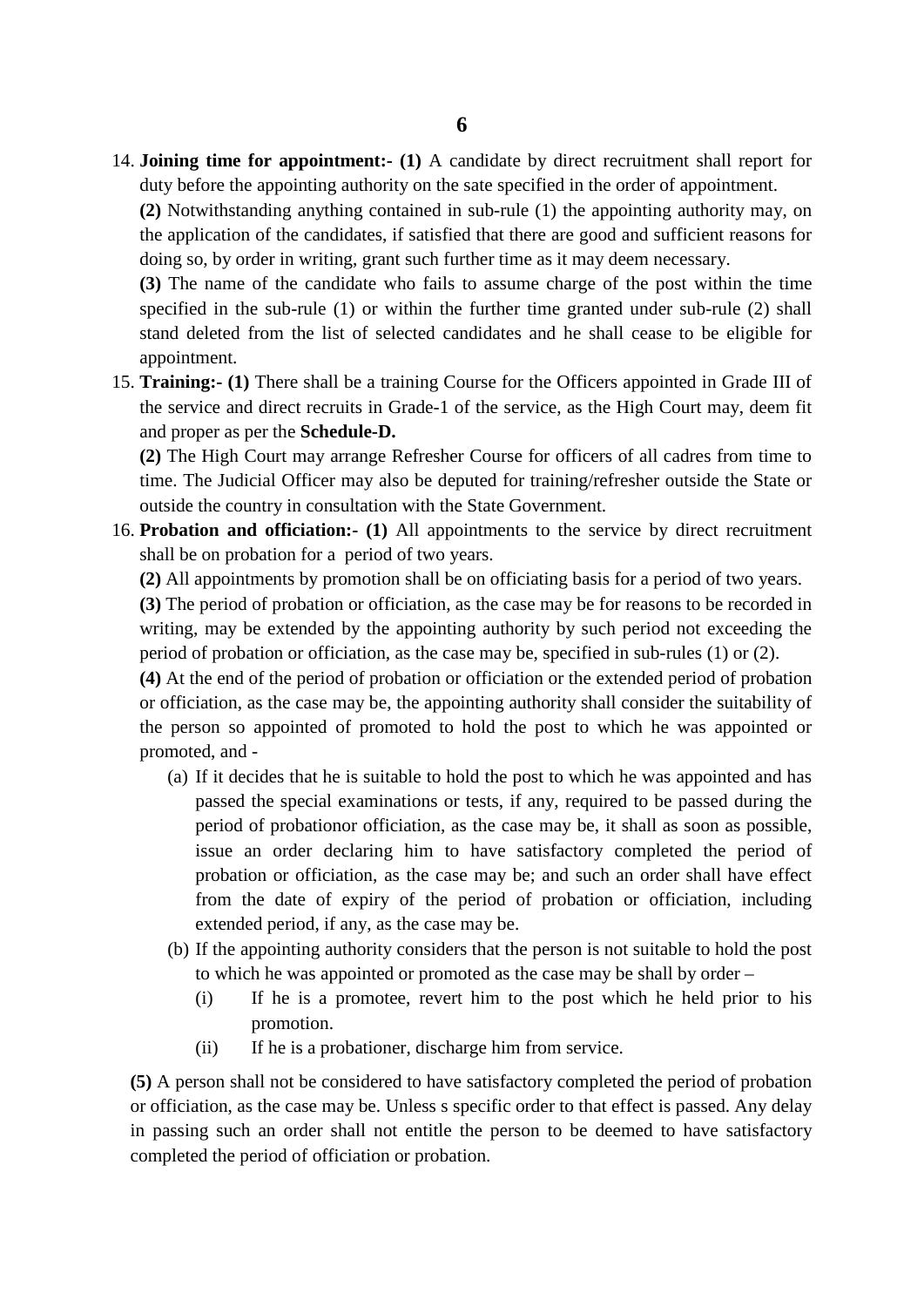17. **Discharge of a probationer during the period of probation:- (1)** Notwithstanding anything contained hereinabove, the appointing authority may, at any time during the period of probation, discharge **a probationer** from service, on account of his unsuitability for the service.

**(2)**An order under sub-rule (1) shall indicate the grounds for the discharge but no disciplinary enquiry shall be necessary.

- 18. **Appeal:-** No appeal shall lie against an order discharging a probationer or an order reverting a promote to the post held by him prior to his promotion.
- 19. **Confirmation:-** A probationer who has been declared to have satisfactory completed his period of officiation shall be confirmed as a full member of the service in the category of post to which he has appointed or promoted, as the case may be, at the earliest opportunity in any substantive vacancy which may exist or arise.
- 20. **Increment during the period of probation or officiation:-** (1) A probationer or promote may draw the increments that fall due during the period of probation or officiation. He shall not however, draw any increment after, the expiry of the period of peobation or officiation unless and until he is declared to have satisfactory completed his probation or officiation, as the case may be.

**(2)**When a probationer or promote is declared to have satisfactorily completed his probation or officiation, as the case may be, he shall draw, as from the date such order takes effect, the pay he would have drawn has he been allowed the increments for the whole of his service from the date of his appointment on probation or officiation as the case may be.

**(3)** Notwithstanding anything contained in sub-rules (1) and (2) where validity of the appointment of any person –

- (a) As probationer is questioned in any legal proceeding before a Court of law, the period of probation of such person shall continue until final disposal of such proceeding;
- (b) As a promote on officiating basis is questioned in any legal proceeding, before a Court of law, the period of officiation of such promote shall continue until the final disposal of such proceedings.
- 21. **Pay:- (1)** The pay of all the members of the services shall be as shown in Schedule A appended to these Rules.

**(2)** The Time Scale of Pay admissible to the members of the service shall as shown in Schedule C appended to these rules. This will be personal to the officer and not attached to the post.

**(3)** The Special Pay/Charge Allowance admissible to different post shall be such, as shown in Schedule – C appended to these Rules. The Special Pay and Charge Allowance shall be attached to the post and would be available to this person holding the post.

**(4)** The Registrar/Deputy Registrar and Asstt. Registrar shall be entitled to Special Pay, if any, as laid down in the Gauhati High Court Service (Appointment, Condition of Service and Conduct) Rules, 1967.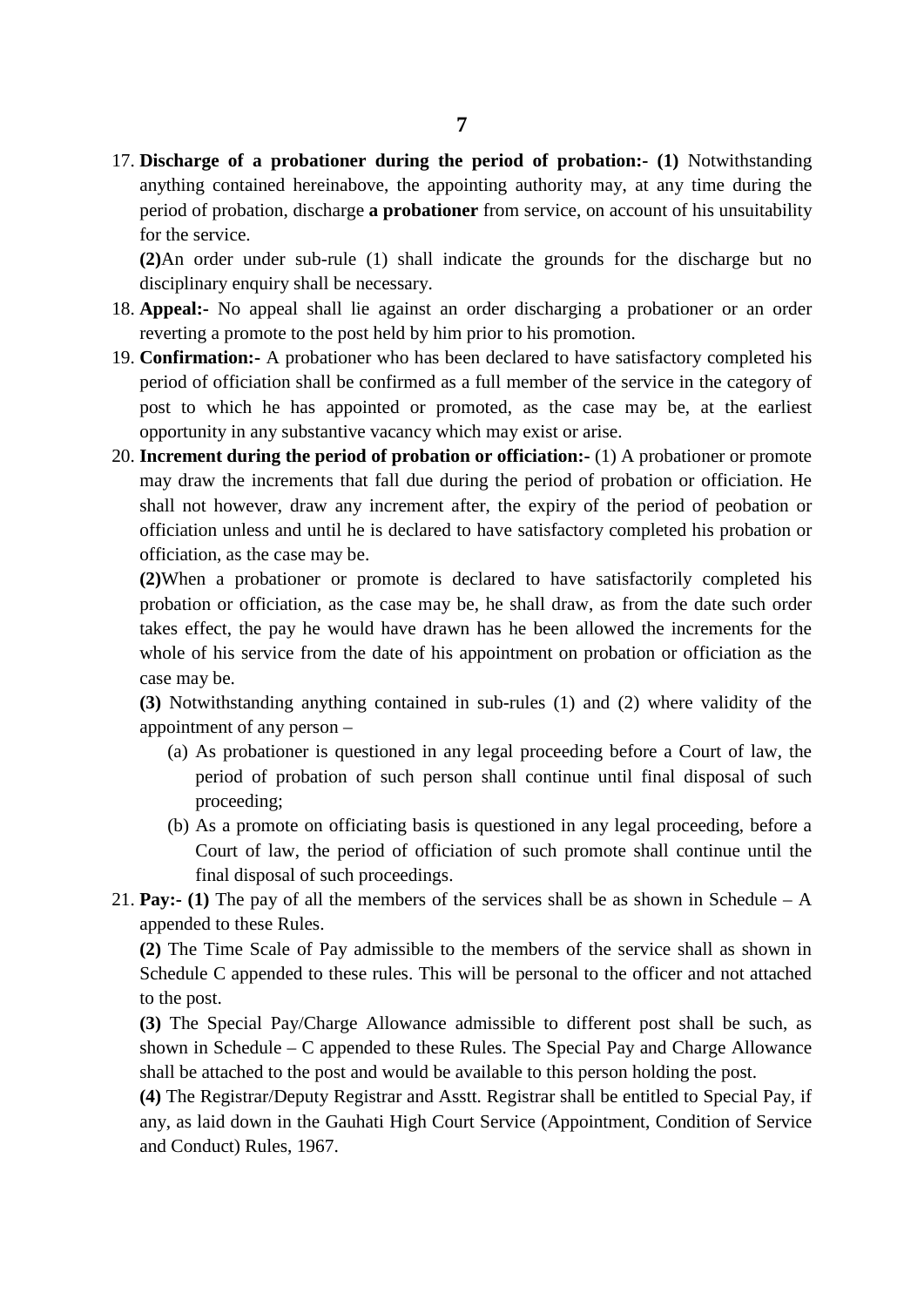**(5)** The Selection Grade Pay and Super Time Scale Pay for members of the Grade – I of the Service shall be such as shown in Schedule A& C. This pay shall be personal to the officer and not attached to the post.

**(6)** The existing members of the Service shall be absorbed in the respective posts they may be holding on the commencement of these Rules and shall be eligible for pay scales provided for such posts.

22. **Seniority:- (1)** an officer appointed in accordance with these Rules, on regular basis shall be senior to persons appointed on ad-hoc or temporarily.

**(2)** The seniority inter-se of the members of the service, appointed on the basis of result of Competitive Examination/Departmental Examination shall be determined according to the merit list prepared by the **appointing** authority.

**(3)** Where officers are recruited to a Cadre by promotion or by direct recruitment on the same date, the officers recruited by promotion shall take precedence over the direct recruit officer(s).

**(4)** Where two officers are placed at the same position of the merit list the person senior in age shall be senior to the other.

**(5)** The inter-se seniority of persons appointed in Grade-I shall be determined according to the dates in which they report duty, subject to merit list.

**(6)** Where more than one Officer is promoted to a cadre by the same order, the inter-se Seniority of persons so promoted shall be determined by their inter-se Seniority in the lower 'Cadre' unless directed otherwise.

**(7)** A 40 (Forty) point roster is to be maintained for appointment/promotion to the post of Grade-I in service. The posts at Serial Nos. 1 and 2 will go to the promotees under 50% quota. The post at Serial No. 3 shall go to the promotee under the limited Departmental Competitive Examination and the post at Serial No. 4 shall be available to direct recruit. This process shall be repeated till all the posts in the cadre are filled up in the roster in the manner stated:

Provided that the above roster will not effect the existing members of the Service and this be implemented prospectively.

**(8)** The High Court shall prepare and publish a Seniority list of Officers in all Cadres from time to time and the list so published shall be used for the purpose of consideration for promotion to the next higher cadre.

**(9)** The seniority inter-se of the members of the service absorbed by way of initial recruitment will be determined on the basis of their inter-se seniority under the State Government prior to their absorption by way of such initial recruitment.

23. **Promotion:- (1)** The promotion of members of the service shall be from one grade to another grade and not from one post to another post.

**(2)** The promotion of the officers under the various Grades in the Service shall be as per the criteria laid down in Schedule-E.

24. **Retirement:- (1)** Except as otherwise provided in these Rules every Judicial Officer shall retire from service on the after-noon of the last date of the month in which he attains the age of 58 years: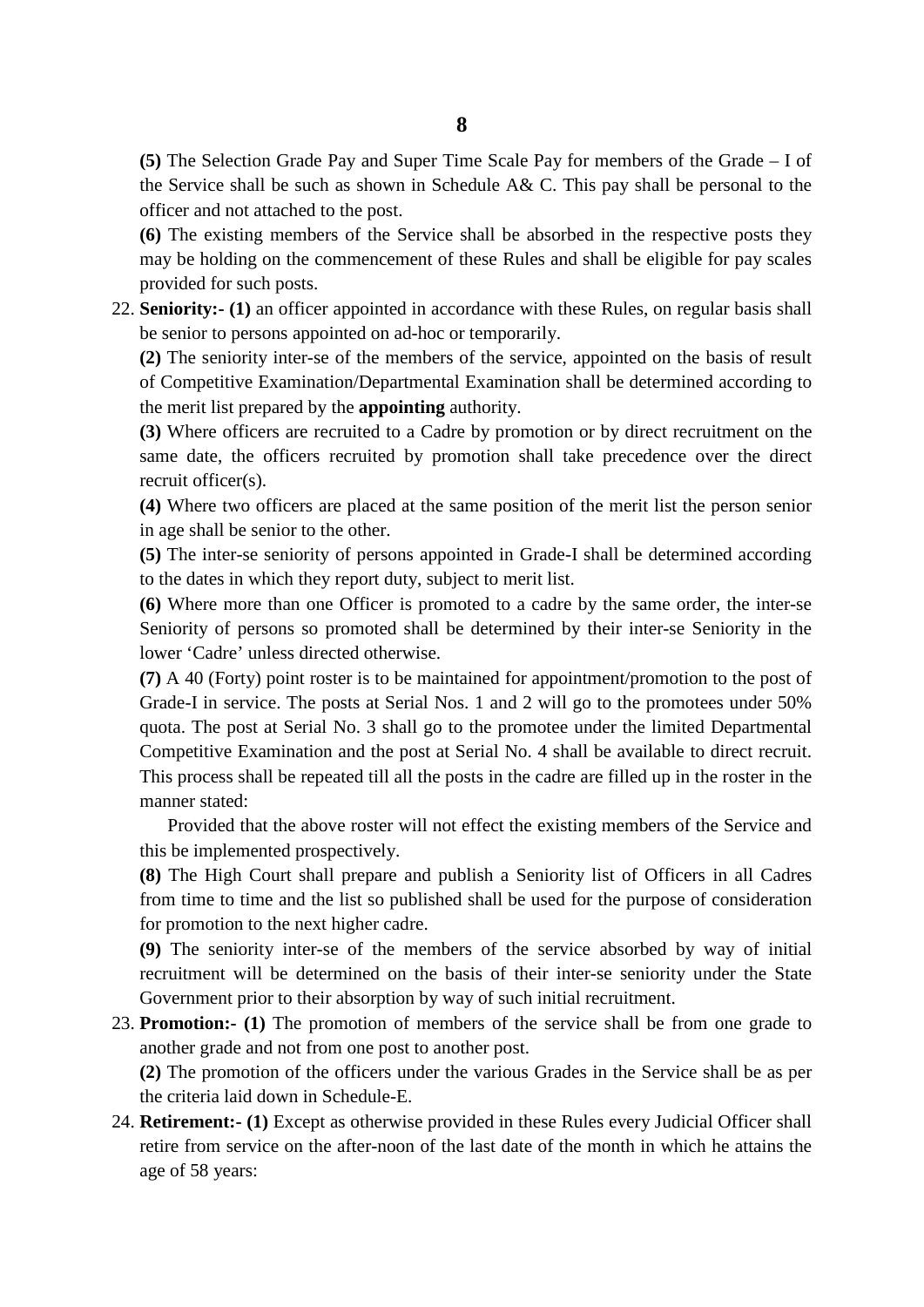Provided that all Judicial Officer whose date of birth is the  $1<sup>st</sup>$  day of a month shall retire from service on the afternoon of the last day of the proceeding month on attaining the age of 58 years.

**(2)** Notwithstanding anything contained in **sub-rule (1)**above, a Judicial Officer belonging to the Meghalaya Judicial Service, who in the opinion of the High Court, have the potential to continue with his/her service shall be retained in service up to 60 years.

**(3)**The potential for continued utility shall be assessed and evaluated by the High Court

**(4)** The High Court may undertake and complete the exercise well within time before the Officer attains the age of 58 (fifty eight) years and take a decision whether the benefit of extended services to be give to the officer or not.

**(5)** In case the officer concerned is found fit for being given the benefit of extended age of superannuation, the officer and the State Government be informed accordingly.

**(6)** In case the officer concerned is found fit for retention beyond 58 years, the High Court may inform the officer that he would stand retired at the age of 58 years.

**(7)** An officer shall be deemed to have been denied the benefit of extension unless a specific order to that effect is passed and communicated.

25. **Retirement in Public Interest:- (1)** The High Court may review the career progress and other attributes of all Judicial Officers from time to time.

**(2)** The review to be undertaken on the officers attaining the age of 50 and 55 years. If the High Court considers that in public interest the officers should be retired from service, he shall be compulsorily retired by giving him a notice of not less than 3 (three) months in writing or 3 (three) months pay and allowance in lieu thereof:

- 26. **Re-Employment after retirement:- (1)** Judicial Officers of Grade-I retiring at the age of 60 years are eligible for re-employment on such consideration by the High Court, provided there are vacancies in Grade I and they satisfy the following conditions:-
	- (i) There is no adverse comment in the ACR's so far disposal/integrity and character are concerned;
	- (ii) The officer was not dismissed or removal or compulsorily retired or made to seek retirement; and
	- (iii) The Officer had not sought voluntary retirement after initiation of Department proceedings/inquiry.

**(2)** Judicial Officers will have to be found fit and eligible to continue in service by the High Court after assessing and evaluating the record for his continued utility.

**(3)** The order of re-employment shall be made by the Governor in consultation with the High Court.

27. **Addition of Certain Service for the purpose of pension**:- Notwithstanding anything contained in **rule 38** of the Meghalaya Service (Pension) Rules, **1983** or in any of other Rules –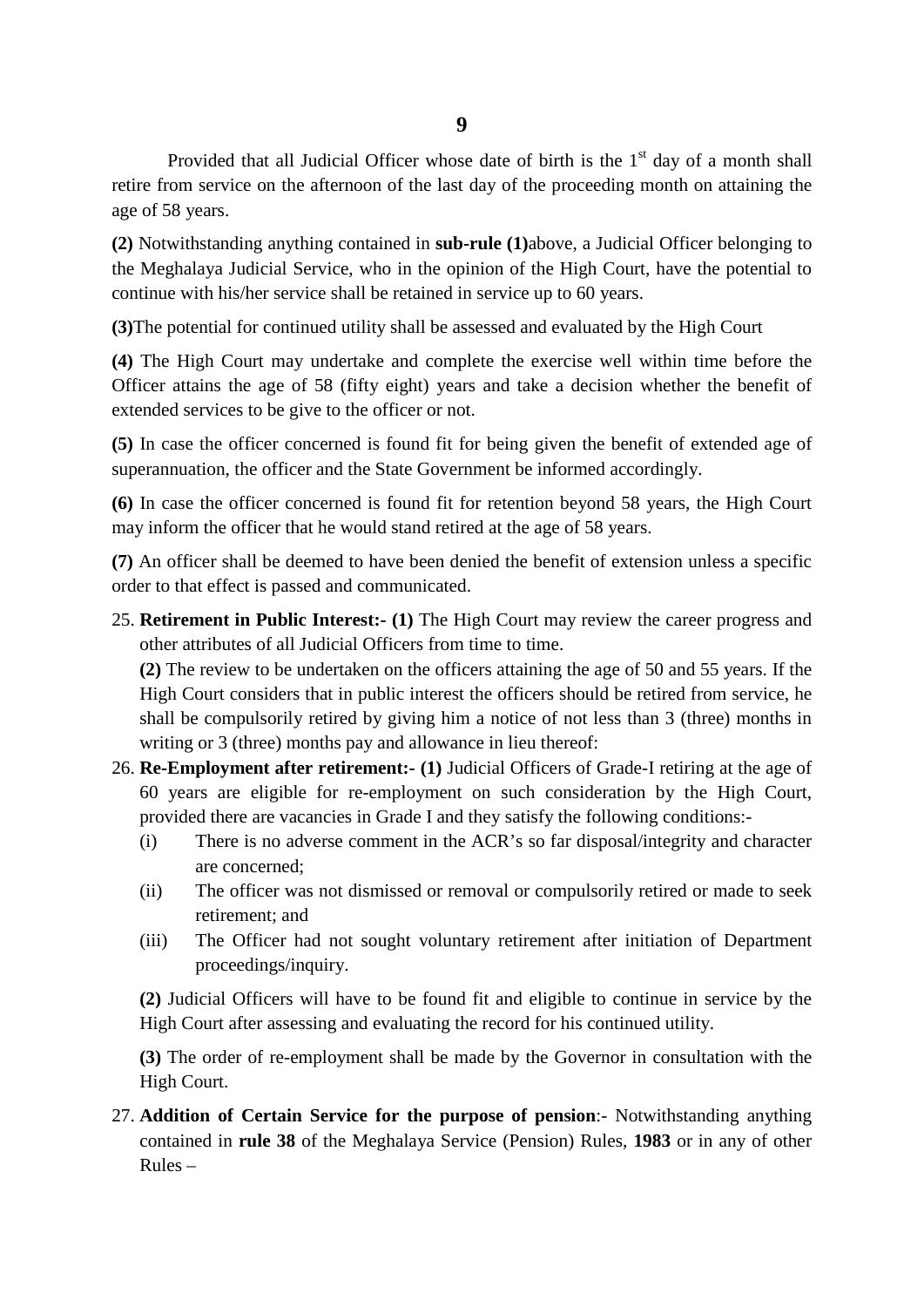- (a) The members of the Service initially recruited to Grade III of the Service having not less than 10 years of actual qualifying service shall be entitled to add to their service qualifying for superannuation pension, the actual period put in by him at the Bar not exceeding three years.
- (b) The members of the Service directly recruited from the bar to Grade I of the Service, having not less than 10 years of actual qualifying service, shall be entitled to add to their service qualifying for superannuation pension, the actual of practice put in by him at the Bar not exceeding seven years.
- 28. **Residuary provision** The conditions of service of the members of the service for which no express provision is made in these rules shall be determined by the rules and orders for the time being applicable to officers of the Indian Administrative Service in the State.
- 29. **Conduct**  A Judicial Officer appointed under these Rules shall be required to maintain the integrity and conduct himself in conformity with the dignity of the office he holds. He should follow the Code of Conduct as provided in Appendix – A to these rules.
- 30. **Disqualification – (1)** A member of the service shall disqualify himself in a proceeding in which his impartiality might reasonably be questioned, including but not limited to instance where:-
	- (a) He has personal bias or prejudice concerning a party or party's lawyer, or personal knowledge of disputed facts concerning the proceeding;
	- (b) He has dealt with the matter in controversy when he was a lawyer or the previously practiced in close association with the lawyers or any of them when dealt with the said matter or he has been a material witness concerning the said matter;
	- (c) He knows that he individually or as a fiduciary, or his spouse, parent or child wherever residing or any other member of his family residing in his household, has an economic or has other interest that could be affected by the proceeding.
	- (d) He or his spouse, or a person within the third degree of relationship to either of them, or the spouse of such a person –
		- (i) Is a partly to the proceeding, or an officer, director or trustee of a party;
		- (ii) Is acting as a lawyer in the proceeding;
		- (iii) Is known by the judge to have interest that could be substantially affected by the proceeding; and
		- (iv) Is to judge's knowledge likely to be a material witness in the proceeding.

**(2)** The Rules governing and regulating the conduct of **Government Servant of the State of Meghalaya**shall in so far as they are not inconsistent with the rules in these rules shall apply to the members of the service.

31. **Disciplinary Authority:- (1)** The members of the service shall be under the disciplinary control of the High Court.

**(2)** The provisions of Meghalaya Services (Discipline and Appeal) Rules, (Assam Rules of 1964) as applicable to the State of Meghalaya shall be applicable in relation to disciplinary proceedings of Judicial Officers.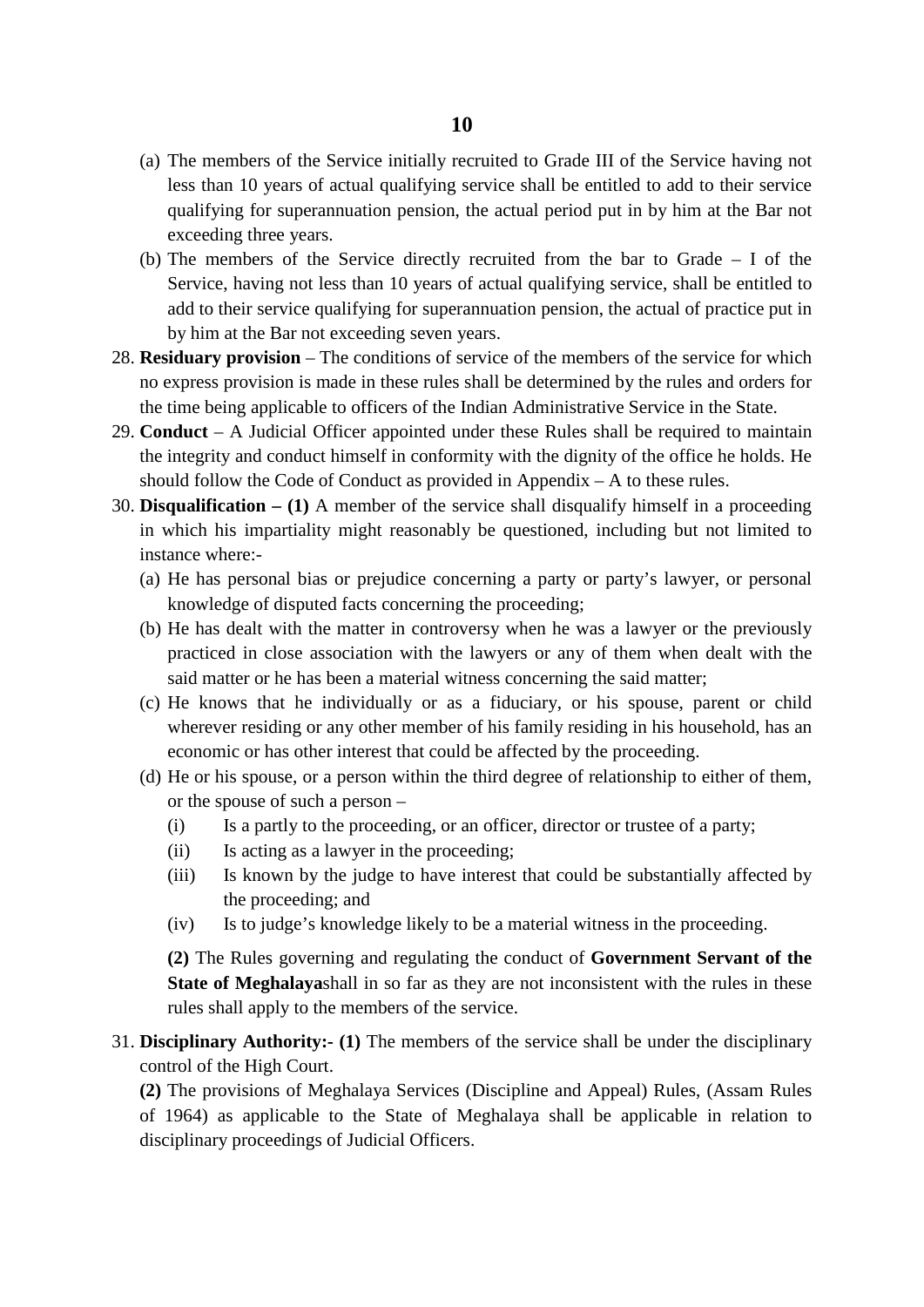32. **Leave, Pension, etc.** – Except as provided in these rules, all matters relating to pension , leave, discipline and other conditions of service of the members of the service shall be regulated by the rules and orders of the Government of Meghalaya.

# **SCHEDULE – 'A' {Rules 3,4 (2), 6 (2) (4) & 21 (1) & (5)}**

### **GRADE – I**

| <b>Sl. No. Name &amp; Posts</b>                                         | <b>No. of Posts</b><br><b>Scale of Pay</b> |                                                                                                 | <b>Remarks</b> |
|-------------------------------------------------------------------------|--------------------------------------------|-------------------------------------------------------------------------------------------------|----------------|
| 1<br>District & Sessions<br>Judge/Registrar High Court<br>(Entry Level) |                                            | Rs. 16,750-400-19,150-<br>20,500/<br>Plus<br>other<br>allowances as admissible.                 |                |
| District & Sessions<br>Judge/Registrar High Court<br>(Selection Grade)  |                                            | Rs. 18,750-400-19,150-<br>450-21,850-500-22,850/-<br>Plus other allowances as<br>admissible.    |                |
| District & Sessions<br>Judge/Registrar High Court<br>(Super Time Scale) |                                            | Rs. 22,850-500-24,850/-<br>Plus other allowances as<br>admissible.                              |                |
| $\mathcal{D}_{\mathcal{A}}$<br>Additional District &<br>Sessions Judge  | $\overline{2}$                             | 16,750-400-19,150-<br>Rs.<br>450-21,850-500-22,850/-<br>Plus other allowances as<br>admissible. |                |

# **GRADE – II**

| SI.<br>No.     | <b>Name &amp; Posts</b>                                                                                             | No. of<br><b>Posts</b> | <b>Scale of Pay</b>                                                                                                                                          | <b>Remarks</b> |
|----------------|---------------------------------------------------------------------------------------------------------------------|------------------------|--------------------------------------------------------------------------------------------------------------------------------------------------------------|----------------|
| $\mathbf{1}$   | Civil Judge/Deputy Registrar<br>High Court (Entry Level)                                                            |                        | 12,850-300-31,150-350-<br>Rs.<br>15,950-400-17,500/- Plus other<br>allowances as admissible.                                                                 |                |
|                | Senior Civil Judge (Selection<br>Grade-15 years and above of<br>continuous service)                                 |                        | 14, 200 - 350 - 15, 950 - 400 -<br>Rs.<br>18,350/- Plus other allowances<br>as admissible.                                                                   |                |
| $\mathfrak{2}$ | Chief Judicial<br>Magistrate<br>(Entry Level)                                                                       |                        | 12,850-300-13,150-350-<br>Rs.<br>15,950-400-17,550/- Plus other<br>allowances as admissible.                                                                 |                |
|                | Chief<br>Additional<br>Judicial<br>Magistrate (Selection Grade-<br>years and above of<br>15<br>Continuous Service). |                        | 14, 200 - 350 - 15, 950 - 400 -<br>Rs.<br>18,350/- (Selection Grade-15)<br>years and above of Continuous<br>Service). Plus other allowances<br>as admissible |                |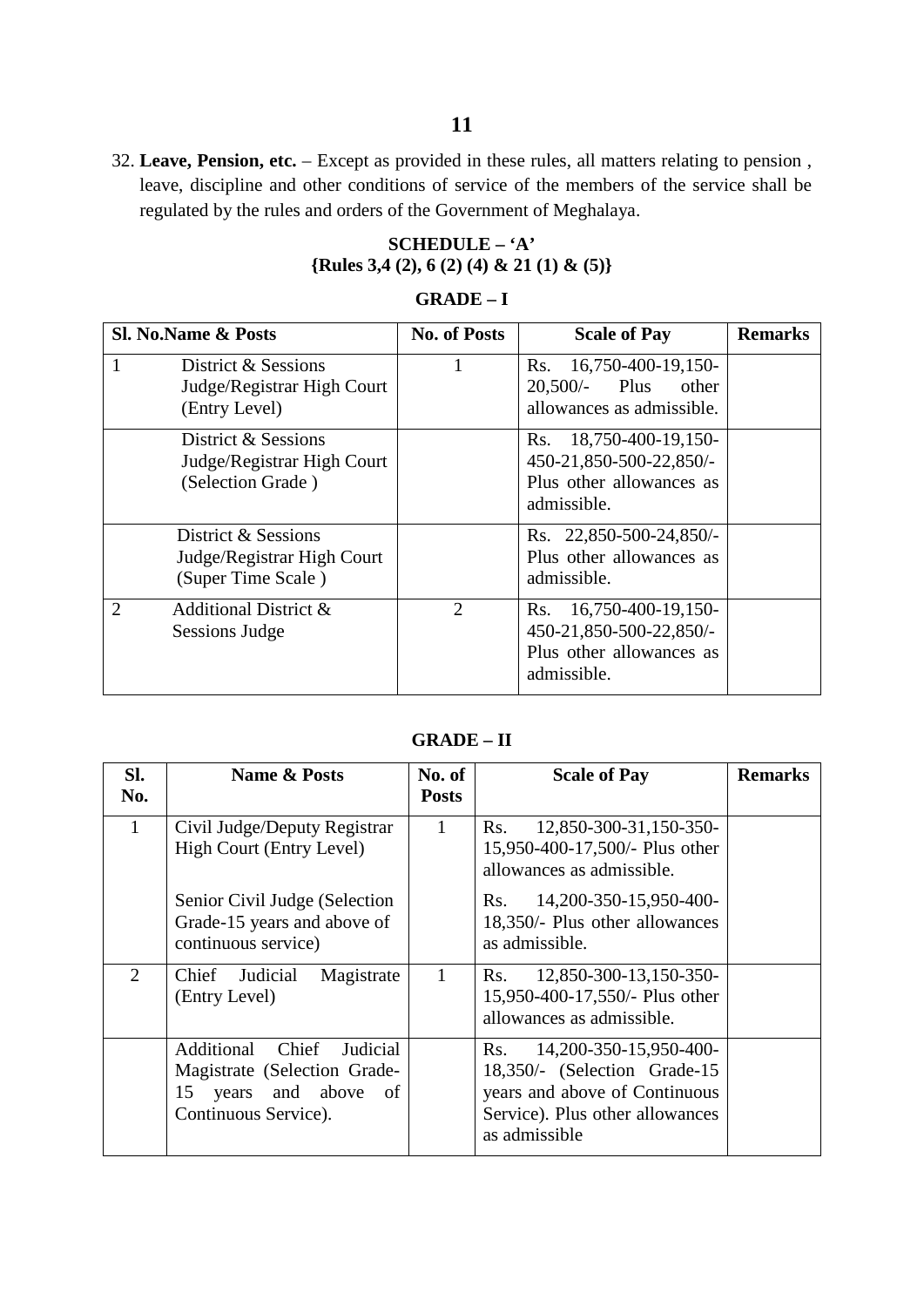**GRADE – III**

| Sl.<br>No.    | <b>Name &amp; Posts</b> | <b>No. of Posts</b> | <b>Scale of Pay</b>                                                                         | <b>Remarks</b> |
|---------------|-------------------------|---------------------|---------------------------------------------------------------------------------------------|----------------|
|               | Munsiff                 |                     | 9,000-250-10,750-300-<br>Rs.<br>13,150-350-14,550/- Plus other<br>allowances as admissible. |                |
| $\mathcal{D}$ | <b>Senior Munsiff</b>   |                     | 10,750-300-13,150-14,900/-<br>Rs.<br>Plus other allowances<br><b>as</b><br>admissible.      |                |
| $\mathcal{R}$ | Judicial<br>Magistrate  | $\overline{2}$      | 9,000-250-10,750-300-<br>Rs.<br>13,150-350-14,550/- Plus other<br>allowances as admissible  |                |

# **SCHEDULE 'B' {Rule 8 item 1 of Chart, items (2, 3, 11(4)} COMPETITIVE EXAMINATION**

- 1. The competitive examination for recruitment to Grade-I of the Service shall consist of
	- **A. FOR DIRECT RECRUITMENT & PROMOTION UNDER LIMITED DEPARTMENTAL EXAMINATION**
		- (I) A competitive examination for recruitment to the service in Grade-I shall be held at such intervals by the High Court from time as determined. The examination shall be conducted with the syllabus as below:
			- (i) **Paper-I :**One paper of 100 marks (duration not less than 2 hours) to test the General knowledge, aptitude, intelligence, test of comprehension and expression of law and General English including Essay Writing on legal topic and information technology.
			- (ii) **Paper-II:** One paper of 100 marks of not less than 2 hours duration regarding objective questions and problems of law as regards the Transfer of Property Act, Civil Procedure Code, Code of Criminal Procedure, Indian Evidence Act, Indian Penal Code, Limitation Act.
			- (iii) **Paper-III**: One paper of 100 marks (duration not less than two hours) Note: (The candidate is expected to refer to the relevant decisions of the Apex Court and the High court while writing answers in Paper II and III). – consisting of Judgement writing (Paper Book to be supplied) – Legal theories on jurisprudence, provision of Constitution of India.
			- (iv) **Interview: Viva-voce** 50 marks
- 2. The Competitive Examination for recruitment to Grade-III of the Service shall be held at such intervals as the Governor may in consultation with the High Court from time to time determine. The examination shall be conducted by the Commission in accordance with the following syllabus.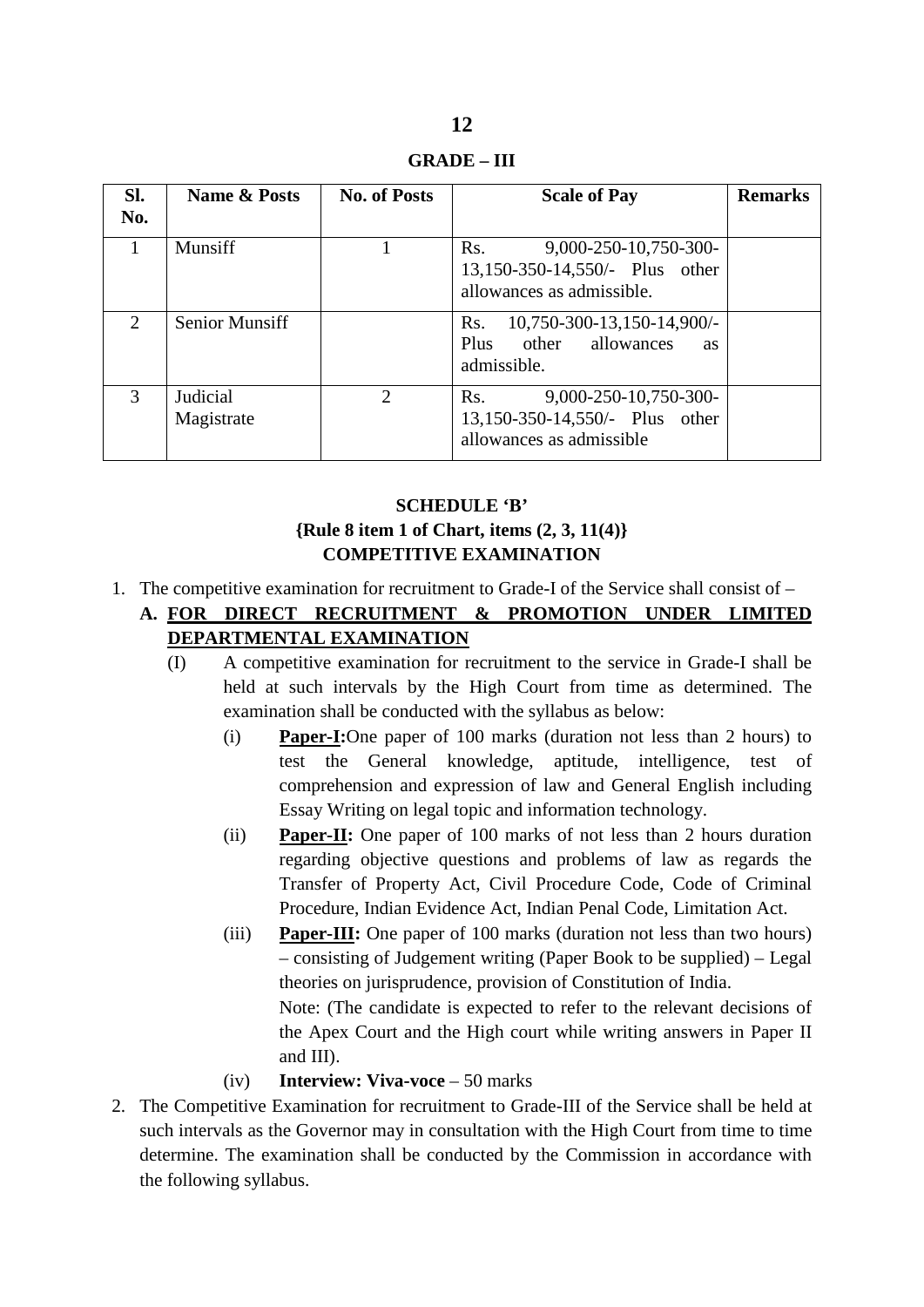- (i) **Paper on English** 100 marks.
	- (a) Essay writing,
	- (b) Precise writing,
	- (c) Grammar etc,
- (ii) **General Knowledge** 100 marks
	- (a) Objective Type
	- (b) Aptitude Test
- (iii) **Law Paper – I**–100 marks
	- (a) Constitution of India
	- (b) Code of Civil Procedure
	- (c) Transfer of Property Act
	- (d) Indian Contract Act
- (iv) **Law Paper – II**–100 marks
	- (a) Indian Penal Code
	- (b) Criminal Procedure Code
	- (c) Indian Evidence Act
	- (d) Law of Torts
- (v) **Interview, viva-voce** 70 Marks

#### 3. **GENERAL INSTRUCTIONS** :

All candidates who obtain sixty percent of more marks of corresponding grade in the written examination shall be eligible for viva-voce examination.

Provided that Scheduled Caste/Scheduled Tribe candidates who obtain fifty percent or more marks or corresponding grade in the written examination shall be eligible for the viva voce examination.

Selection of candidates shall be made on the basis of cumulative grade value obtained; in the written and viva-voce examination.

The object of the viva-voce examination under paras (1) and (2) is to assess the suitability of the candidate for the cadre by judging the mental alertness, knowledge of law, clear and logical exposition, balance of judgement, skills, attitude ethics, power of assimilation, power of communication, character and intellectual depth and the like of the candidate.

All necessary steps not provided for in these Rules for recruitment under these Rules shall be decided by the recruiting authority.

The mode of evaluating the performance of Grading in the written and viva-voce examination shall be as specified below.

## **EVALUATING PERFORMANCE IN COMPETIVE EXAMINATIONS FOR JUDICIAL SELECTION**

The system operates as follow:

1) The questions in the question paper may carry numerical marks for each question.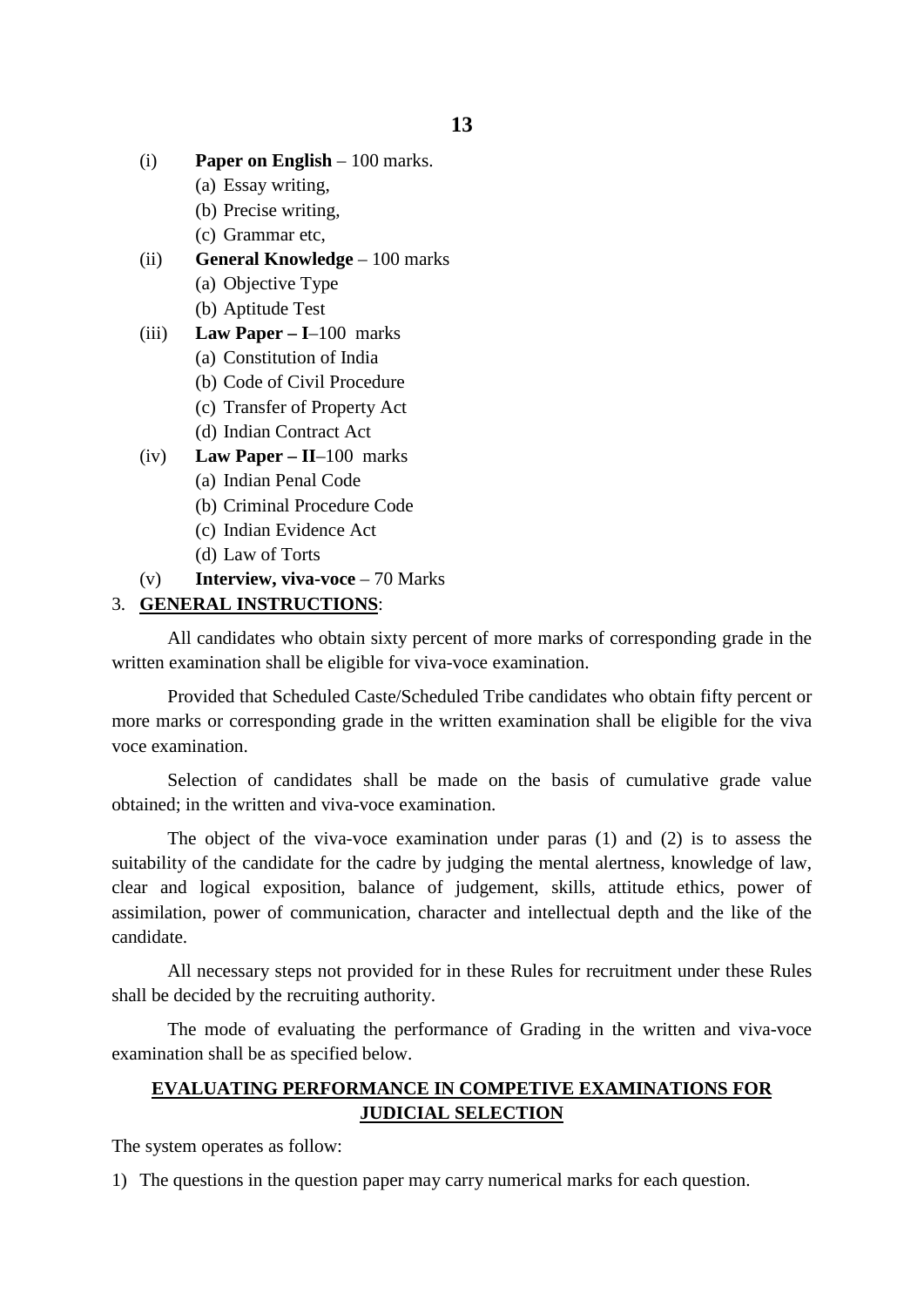- 2) The examiner may assign numerical marks for each sub-question which may be totalled up and shown against each full question in numbers.
- 3) The tabulator will then convert the numerical marks into grades in a seven point scale with corresponding grade values as follows:

| Percentage of marks | Grade        | Grade value      |
|---------------------|--------------|------------------|
| 70% and above       | O            | 7                |
| 65% to 69%          | $A+$         | 6                |
| 60% to 64%          | A            | 5                |
| 55% to 59%          | $B+$         | $\overline{4}$   |
| 50% to 54%          | B            | 3                |
| 45% to 49%          | $C+$         | $\overline{2}$   |
| 40% to 44%          | $\mathsf{C}$ | 1                |
| Below 40%           | $\mathbf F$  | $\boldsymbol{0}$ |

4) After converting the numerical marks of each question into the appropriate grade according to the formula given in first column above, the tabular will re-cover to Grades obtained for each question to the Grade value according to the value given in the third column above.

What is now obtained is the relative Grade value of each question to the Grade value given in the third column above.

What is now obtained is the relative Grade value of each answer book including the questions unanswered by the candidate. What is thus obtained is the Cumulative Grade Value Average (CGVA) obtained by the candidate at the examinations. Suppose the CGVA comes to '4', the grade obtained by the candidate at the examination is "B+". If the CGVA is '6', the Grade of the candidate is "A+".

- 5) Thus organized, the result of the written examination will be indicating only the cumulative evaluation grade of the candidates which moderates the inevitable element of subjectivity in individual evaluation and brings in relative objectivity and fairness to much higher degree. Of course, the tabulation record sheet can carry the numerical marks as well for reference and re-checking whenever needed. A proper computer programme can do all these operations in minutes.
- 6) What happens if there are several successful obtaining the same grade and the available positions are fewer in numbers? How do you rank them to determine who is to be given the job? Of course, this situation can develop with numerical marking also where persons with one mark or half a mark difference are given advantage. This is unfair given the fact that in actual practice this may happen because of the play of subjective elements on the part of the individual examiners. What is therefore recommended is a similar vigorous and objective grade value exercise for the viva-voce examination as well.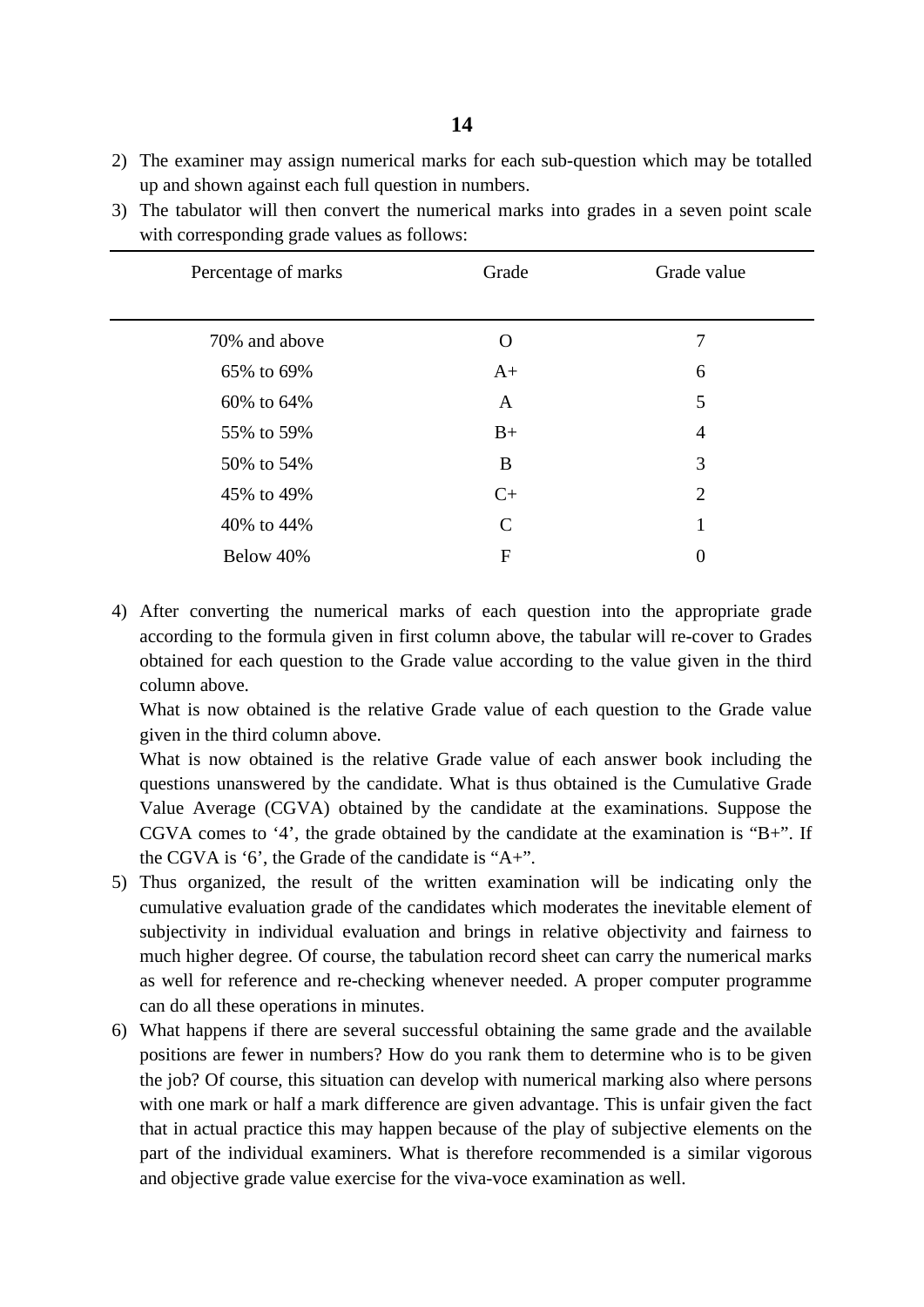- 7) At the end of each day's interview the tabulator will convert the numerical marks assigned to each category into grades and then to grade values. This will then be totalled up and the Cumulative Grade Value Average of each candidate interviewed will be obtained.
- 8) Thus a separate list of candidates interviewed and the Grades obtained in the viva-voce will be readied which will naturally be far more fair and transparent with little scope for corrupt practice to creep in. Again, for ready reference, the result sheet may carry the numerical marks side by side with grades.
- 9) The final selection list will be reached by combining the Cumulative Grade Value obtained in the written examination and the viva-voce examination.
- 10) Since in practice many candidates who have obtained less than a prescribed grade (say B+) in the written examination will not called for viva-voce examination, then combined tabulation has to be done only with reference to fewer candidates, possibly one-tenth or even less of the total number of applicants for the job.
- 11) If the viva-voce is rigorous and the higher marks are given only to those who are outstanding in all categories of evaluation given in the proforma, the chances are very few will obtain higher grades (like 'O' or 'A') and their numbers may be just within the available vacancies. There may be some borderline cases where it is difficult to determine who is included and whom to be excluded. The dilemma may be resolved by a second interview between those candidates by the same board or alternatively looking at the difference in numerical scores between them similarly placed in grades.

#### **SCHEDULE-C**

#### **Rule 21 (2) (3) & (5)**

- 1. **Special Pay** : The members of the service may be given Special Pay as fixed by the State Government from time to time in consultation with High Court. Special Pay shall be attached to the post and not the officer.
- 2. **Charge Allowance** : The State Government in consultation with the High Court may provide for charge allowance to the members, at the rates to be fixed, from time to time. The charge allowance shall be attached to the post.
- 3. **Time Scale Pay/Accelerated Career Progression**: The State Government in consultation with the High Court may grant Time Scale Pay to the various grades of officers for accelerated career progression. The pay scale shall be personal to the officer.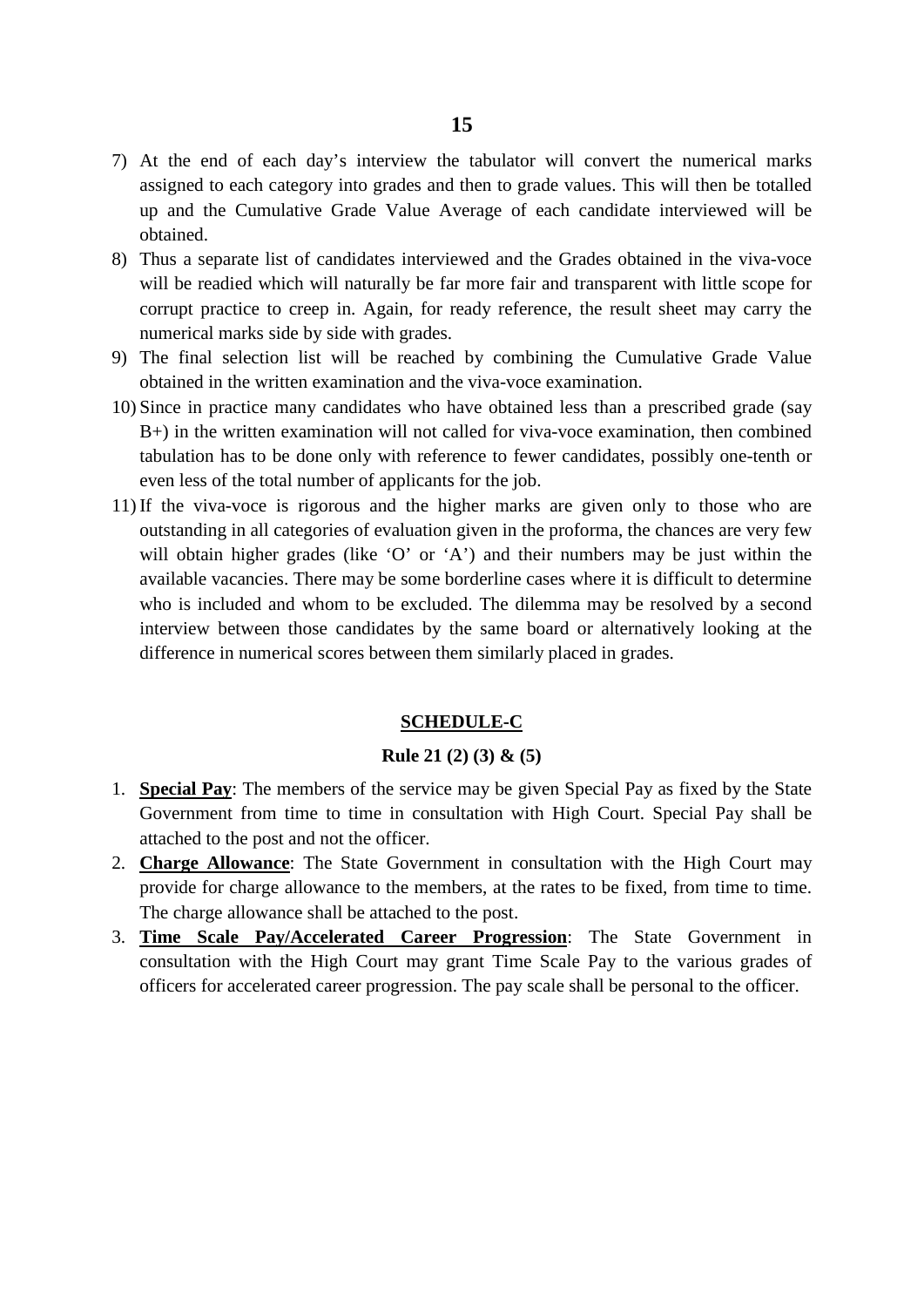## **SCHEDULE-D**

#### **Rule 15 (1)**

### **A. Training Course for officers appointed in Grade-I (Direct Recruits).**

After the appointment of a candidate in Grade-I of the Service as provided in rule 8, Table-I, 1, the Officer would require to submit his Joining Report before the Registrar General, Gauhati High Court and thereafter he shall be given four weeks training at the Training institute in the following manner:

- (i) Writing of judicial orders both in civil and criminal cases;
- (ii) Framing of charge and settlement of issues;
- (iii) Administrative order and other matters relating to administration of office including accounts;
- (iv) Any other subject which the High Court/Training Institute may deem fit and proper.

Before the completion of the training necessary order of posting shall be issued so that the officers may join at their respective place of posting.

- **B.** There shall be training course for officers appointed in Grade-III of the service which will be spread over as below:
	- i. Class room lectures at TRAINING INSTITUTE as per the curriculum fixed in consultation with the High Court.
	- ii. Two months working knowledge of Criminal Court, civil court and revenue courts to be arranged by TRAINING INSTITUTE.
	- iii. On completion of the period of six months training, the Officers who had completed 3 years practice at the Bar shall be given posting.
	- iv. The Officers who have not completed 3 years practice at the Bar shall be given further training for a period of 6 months as under:
		- (a) The High Court shall depute the officers to various courts for further in field training. The officers will attend the civil, criminal courts and watch the proceedings and maintain a diary. They will be under the supervision of the concerned District Judge. This training shall be for a period of 3 months. On completion of the training they submit a report to the Director, TRAINING INSTITUTE.
		- (b) After the field training, there will be a gap of two weeks and thereafter the officer shall report back to the Director, TRAINING INSTIUTTE for further training of 10 weeks. In this period the trainees will give the feedback and the Training Institute will take steps to remove all doubts in the mind of the trainees as regard the working of the Courts or any law point raised by them. On completion of the above period the trainees will be posted out.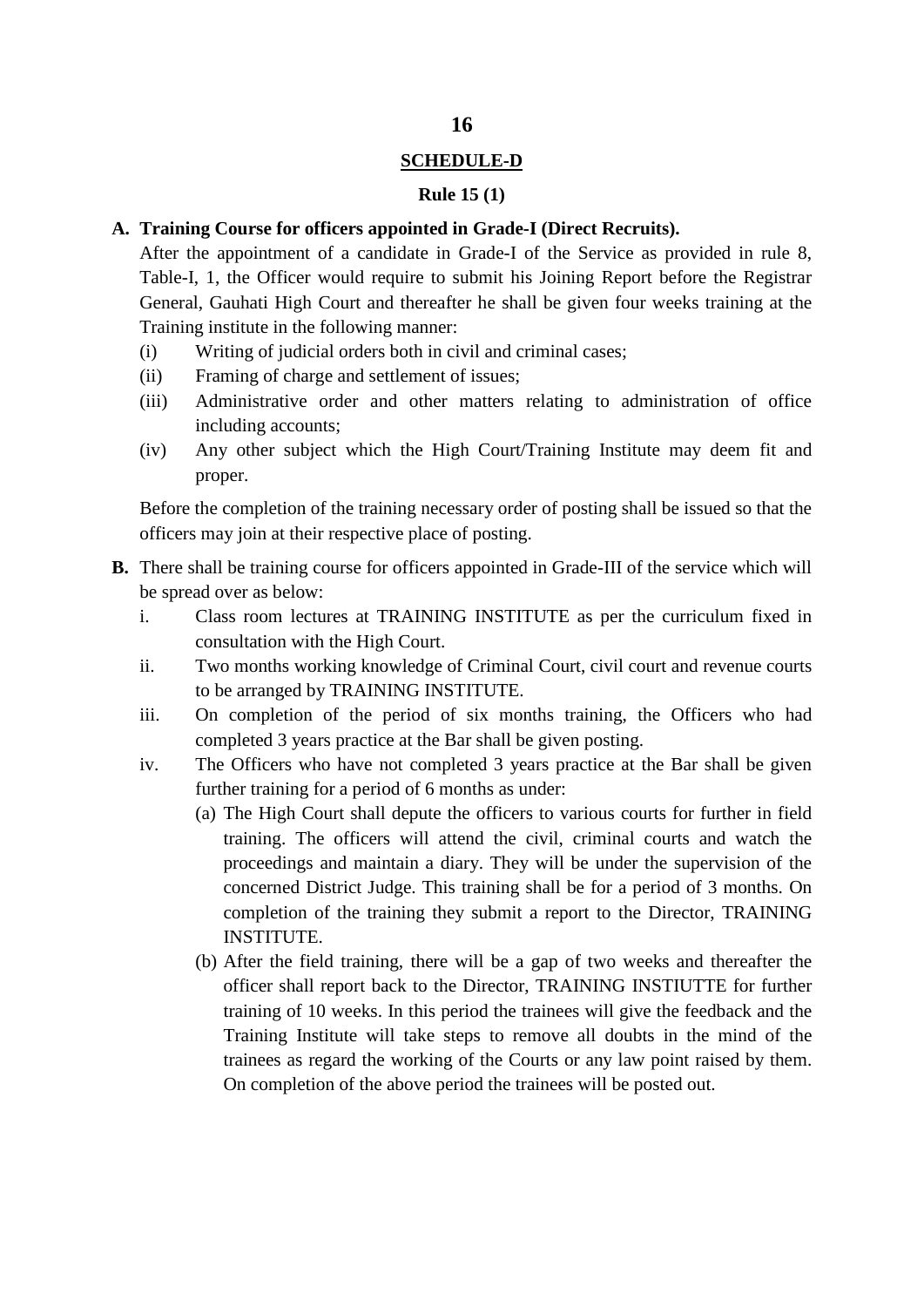#### **SCHEDULE-E**

#### **Rule 7 (2), 8, item 1 (ii), item 2, 23 (2)**

## 1. **GENERAL CRITERIA FOR PROMOTION/CONFERMENT OF SELECTION GRADE AND SUPER TIME SCALE**:

- a) Considering the number of vacancies to be filled up, the Assessment Committee shall assess the Judgement/ACR's of the officers, who are within the zone of consideration, the ratio being 1:3.
- b) The suitability and overall performance of the officers including disposal of cases and the remarks of the concerned Portfolio Judge shall be considered.
- c) The officers against whom there is adverse entry regarding their character, integrity will be eligible for promotion provided the required Bench mark has been obtained subsequent to the adverse entry.
- 2. **PROMOTION**: The basis for promotion in various grades will be as follows: **From Grade-III to Grade-II**:
	- (i) Seniority-cum-merit subject to overall suitability
	- (ii) ACR's of last five years are to be considered and officers having minimum 'Two Good' Grading in ACR's will be considered provided their integrity and character is beyond doubt or there is no doubt.

### **From Grade-II to Grade-I under sub-rule 7 (1) (II)**:

- (i) Merit-cum-Seniority subject to suitability.
- (ii) ACR's of last five years are to be considered and officers having minimum 'Three Good' Grading out of five ACR's will be considered.
- (iii) Must have completed 5 years of Service in the Grade.

#### **From District Judge to Selection Grade District Judge:**

- (i) Merit and suitability.
- (ii) Minimum 'Four Good out of last five ACR's; or
- (iii) The officer must have 'Two Good' and "One Very Good" in the ACR's out of last.

#### **From Selection Grade District Judge to Super Time Scale District Judge:**

- (i) Merit and suitability.
- (ii) The officer must have 'Three Good' and "One Very Good" grading during the last 5 years; or
- (iii) The officer must have 'Two Good' and "One Outstanding" grading during the last five years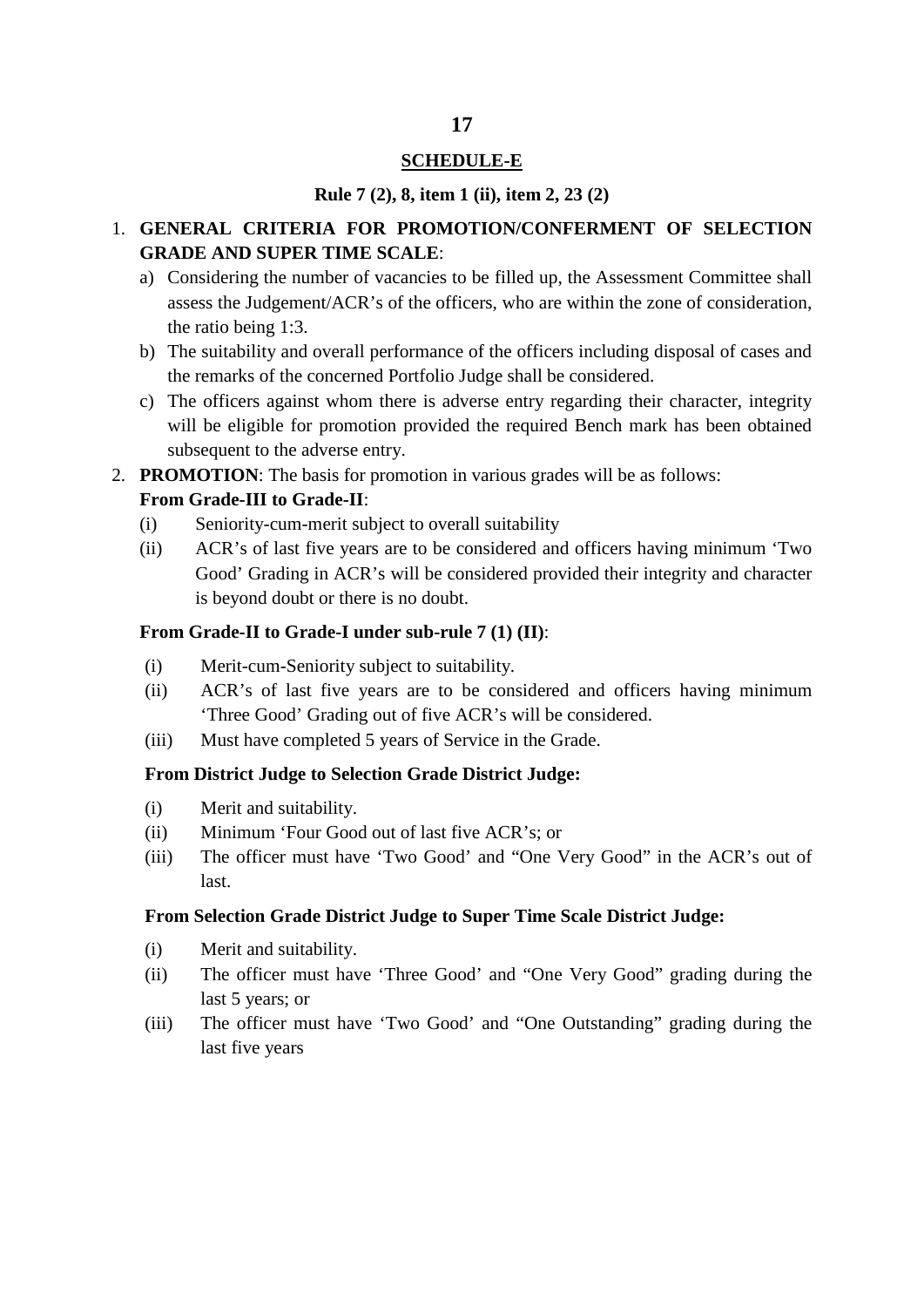#### **APPENDIX – A**

#### **(Rule 29)**

#### **(1) Should upload the integrity and independence of Judiciary –**

An independent and honourable judiciary is indispensable to justice in our society. A judge should participate in establishing, maintaining and enforcing and should personally observe high standards of conduct so that the integrity and Independence of the judiciary may be preserved. A judge shall always be aware that the judicial system is for the benefit of the litigant and the public, and not the judiciary. The provisions of the chapter should be construed and applied to further these objectives.

- (2) **Should avoid impropriety**
	- (i) Public confidence in the judiciary is eroded by irresponsible or improper conduct by judges. A judge must avoid all impropriety and appearance impropriety. A judge must expect to be the subject of constant public scrutiny. A judge must therefore accept restrictions on conduct that might be viewed as burdensome by the ordinary citizen and should do so freely and willingly.
	- (ii) A judge shall respect and observe the law. At all times, the conduct and manner of a judge should promote public confidence in the integrity and impartiality of the judiciary. Without regard to a person's race, gender, or other protected characteristic, a judge should treat every person fairly, with courtesy and respect.
	- (iii) A judge shall not allow family, social, or other relationships to influence his judicial conduct or judgement. A judge shall not lend the prestige of judicial office to advance his private interests or those of others. A judge shall not covey or permit others to convey the impression that they are in a special position to influence the judge. A judge shall not appear as a character witness in a Court proceeding subpoenaed.
	- (iv) A judge shall not allow activity as a member of an organization to case doubt on the judge's ability to perform the function of the office in a manner consistent with the code of judicial conduct and the laws of the State. A judge shall not hold the membership of an organization activities of which discriminates, or appear discriminates, on the basis of race, gender, or other protected personal characteristic. Nothing in the paragraph should be interpreted to diminish a judge's right to free exercise of religion.

#### (3) **Performance of duties impartially and diligently** –

- (i) A judge shall be faithful to the law and maintain professional competence in it. A judge should be unswayed by partisan interest, public clamor, or fear of criticism.
- (ii) A judge may require lawyers, court personnel, and litigants to be appropriately attired for Court and should reasonable rules of conduct, order and decorum in the Courtroom.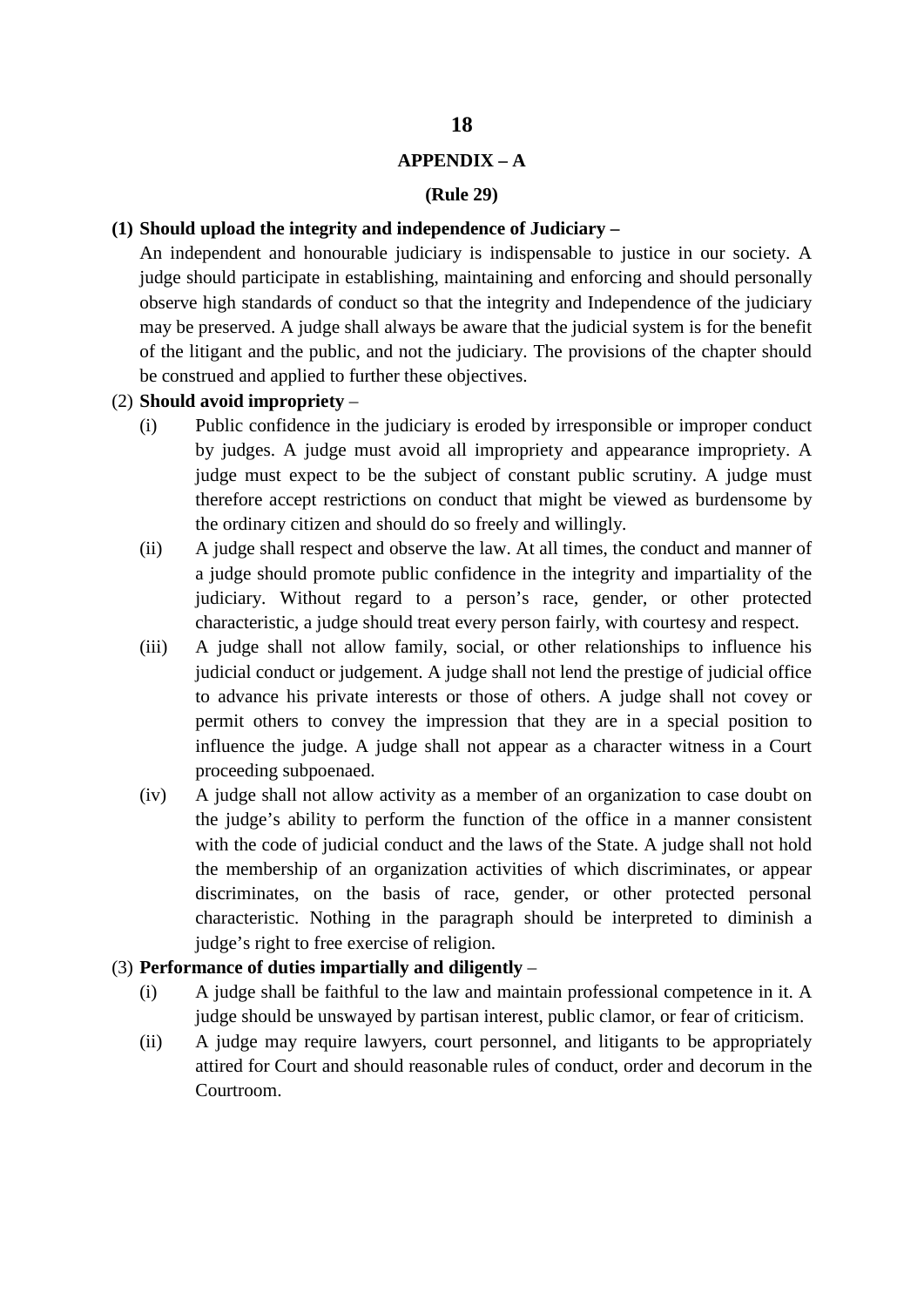- (iii) A judge shall be patient, dignified, and courteous to litigants, witnesses, lawyers and others with whom the judge deals in official capacity, and should require similar conduct of lawyers and of staff, court officials, and subject to the judge's direction and control.
- (iv) A judge shall not initiate, permit, or consider ex-parte communications made to the judge outside the presence of the parties concerning a pending or impending proceeding.
- (v) A judge shall hear and decided matters assigned to the Judge except those where he is disqualified to decide the matter referred.
- (vi) A judge shall perform judicial duties without bias or prejudice, including but not limited to bias or prejudice based upon race, sex, religion, national origin, disability, age, sexual orientation of socioeconomic status, and shall not permit staff. Court officials and others subject to the judges direction and control to do so.
- (vii) A judge shall dispose of all judicial matters speedily, effectively and fairly.
- (viii) A judge shall not, while proceeding is pending or impending in any Court, make any public comment that might reasonably be expected to affect its outcome or impair its fairness or make any non-public comment that might substantially interfere with a fair trial or hearing. The judge shall require similar abstention on the part of Court personnel subject to the judge's direction and control. This clause does not prohibit judges from making public statements in the course of their official duties or from explaining for public information the procedures of the Court. This clause does not apply to proceedings in which the judge is a litigant in a personnel capacity.
- (ix) A judge should prohibit broadcasting televising, recording or taking of photographs in or out of the courtroom during session of court or recess between sessions except as authorized by the High Court.
- (x) (a) A judge properly intervene in a trial of a case to promote expedition, and prevent unnecessary waste of time, or to clear up some obscurity, but the judge should bear in mind that undue interference impatience, or participation in the examination of witness, or severe attitude on the judge's part toward witness, especially those who are excited or terrified by the unusual circumstances of a trial, may tend to prevent the proper presentation of the cause, or the ascertainment of truth in respect thereto.

(b) Conversation between the judge and counsel in Court is often necessary, but the judge should be studious to avoid controversies that apt to obscure the merits of the dispute between litigants and lead to unjust disposition. In addressing counsel, litigants, or witness, the judge should avoid a controversial manner or tone.

(c) A judge shall avoid interruption of counsel in their arguments except to clarify their positions, and should not be tempted to the unnecessary display of learning or premature judgement.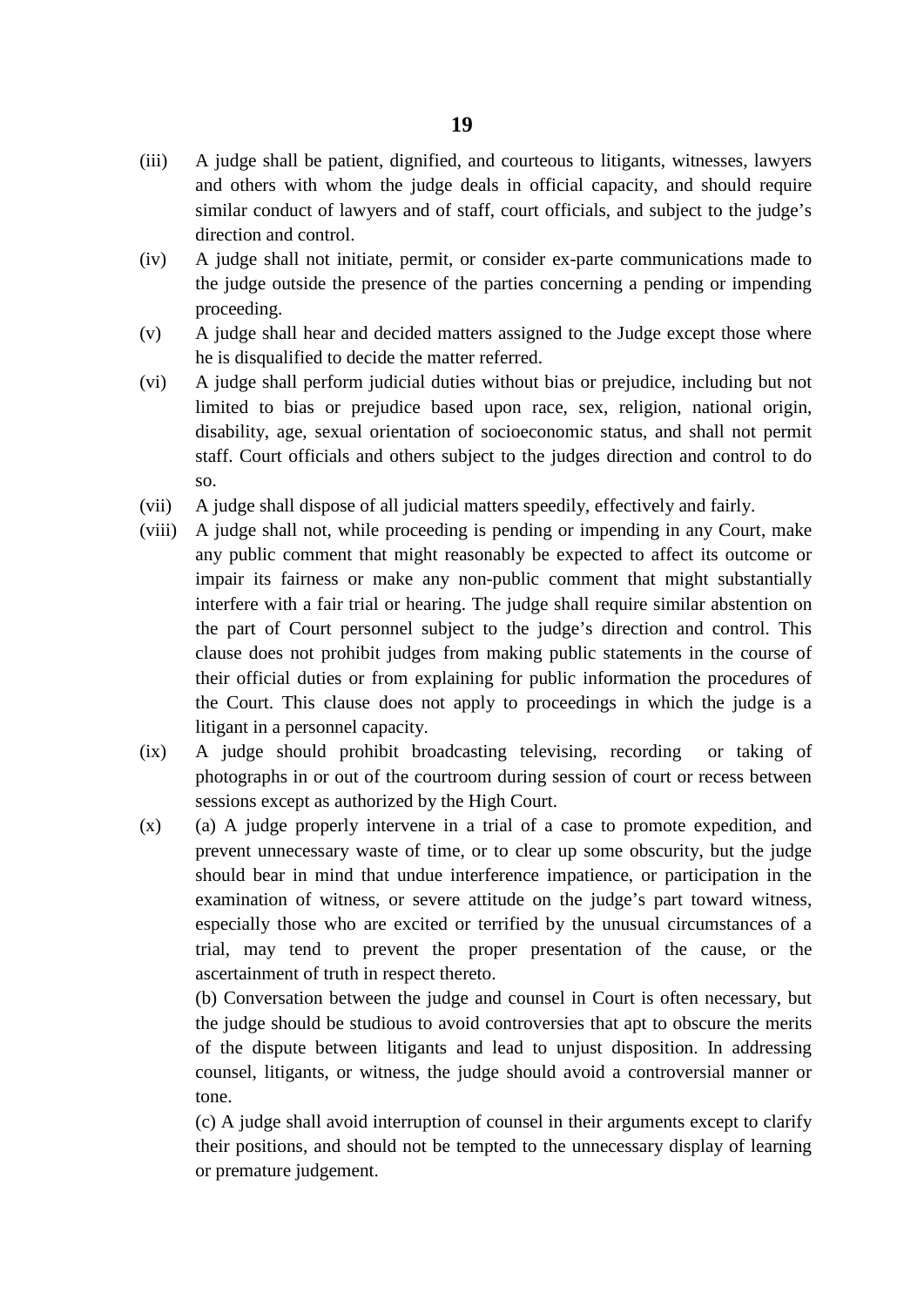- (xi) A judge shall adopt the usual and accepted methods of doing justice, avoid the imposition of humiliating acts or discipline, not authorized by law in sentencing and endeavour to conform to a reasonable standard of punishment and not seek popularity of publicity either by exceptional severity or undue leniency.
- (xii) A judge shall be punctual in attending court and do judicial word during Court hours. He shall ensure punctuality of the staff and Court officials.
- (xiii) A judge should be diligently discharge administrative responsibilities, maintain, professional competence in judicial administration, and facilitate the performance of the administrative responsibilities of other judges and Court officials.
- (xiv) A judge should take or initiate appropriate measures as admissible under law against a judge or lawyer for unprofessional conduct of which the judge may become aware.
- (xv) A judge should not cause unnecessary expense by making appointments. All appointments shall be based upon merit.
- (xvi) A judge should not approve compensation beyond the fair value of service rendered.

### (4) **Extra Judicial and quasi-judicial activities** –

- I. As a judicial officer and person specially learned in the law, a judge is in unique position to contribute to the improvement of the law, the legal system, and the administration of justice, including revision of substantive and procedural law and improvement of criminal and juvenile justice. The extent time permits, and without affecting his judicial work, a judge is encouraged to do so, either independently or thorough a Bar association, judicial conference, or other organization dedicated to the improvement of the law.
- II. A judge, subject to the proper performance of judicial duties and to the extent time permits, may engage in the following quasi-judicial activities.
	- (a) A judge may speak, write, lecture, teach and participate in other activities concerning only the law, the legal, and the administration of justice; and
	- (b) A judge may appear at a public hearing on matters concerning only the law, the legal system, and the administration of justice.
- III. A judge should refrain from financial and business dealings that tend to reflect adversely on the judge's impartially or judicial office, interfere with the proper performance of judicial duties, exploit the judicial position, demean the judicial office or involve the judge in transactions with lawyers or persons likely to come before the court on which the judge serves.
- IV. A judge should not serve as an executor, administrator, testamentary trustee, or guardian.
- V. A judge should not act as an arbitrator or mediator except in the performance of judicial duties.
- VI. A judge should not practice law for remuneration.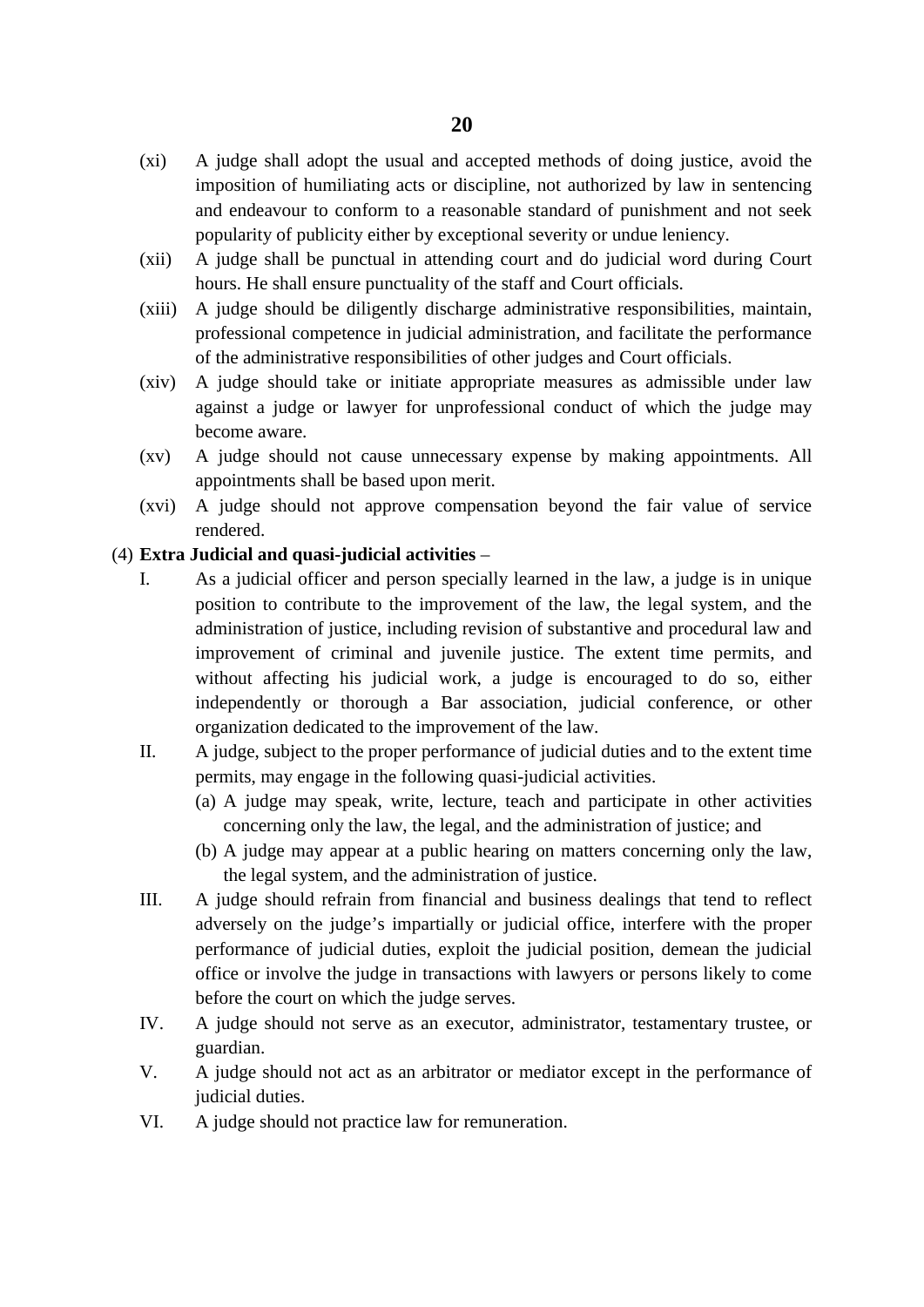- VII. A judge should not accept appointment to a governmental committee, commission, or other position without the permission of the High Court in writing.
- VIII. A judge or a candidate from judicial office should not be a member of, or hold any office in a political party.
- IX. A judge shall not give speeches on behalf of a political party or endorse a candidate for a political office.
- X. A judge shall keep informed about the judge's personal and fiduciary economic interests and make a reasonable effort to keep informed about the personal economic interests of the judge's spouse and children residing in the judge's household.
- XI. A judge shall conduct all the judge's extra-judicial activities in such a way that they do not:
	- (a) Cast reasonable doubt on the judge's capacity to act impartially as a judge;
	- (b) Demean the judicial office; or
	- (c) Interfere with the proper performance of judicial duties.
- XII. A judge shall not serve as an officer, director, trustee or legal advisor if it is likely that the organization –
	- (a) Will be engaged in proceedings that would ordinarily come before the judges or
	- (b) Will be engaged frequently in adversary proceedings in the court which the judge is a member or in any Court subject to the appellate jurisdiction of the Court of which the judge is a member.
- XIII. A judge and members of the judge's family residing in the judge's household shall not accept, a gift, bequest, favour or loan from anyone except for;
	- (a) A gift incident to a public testimonial, books, taped and other resource materials supplied by the publishers on a complimentary basis for office use, or an invitation to the judge and the judge's spouse of guest to attend a barrelated function or an activity devoted to the improvement of the law, the legal system of the administration of justice;
	- (b) A gift, award or benefit incident to the business, profession or other separate activity of a spouse or other family member of a judge residing in the judge's household including gifts, awards and benefits for the use of both the spouse or other family members and the judges (as spouse or family member), provided the gift, award or benefit could not reasonably be perceived as intended to influence the judge in the performance of judicial duties;
	- (c) Ordinarily social hospital.
	- (d) A gift from a relative or friend, for a special occasion, such as a wedding, anniversary or birthday, if the gift is fairly commensurate with the occasion and the relationship;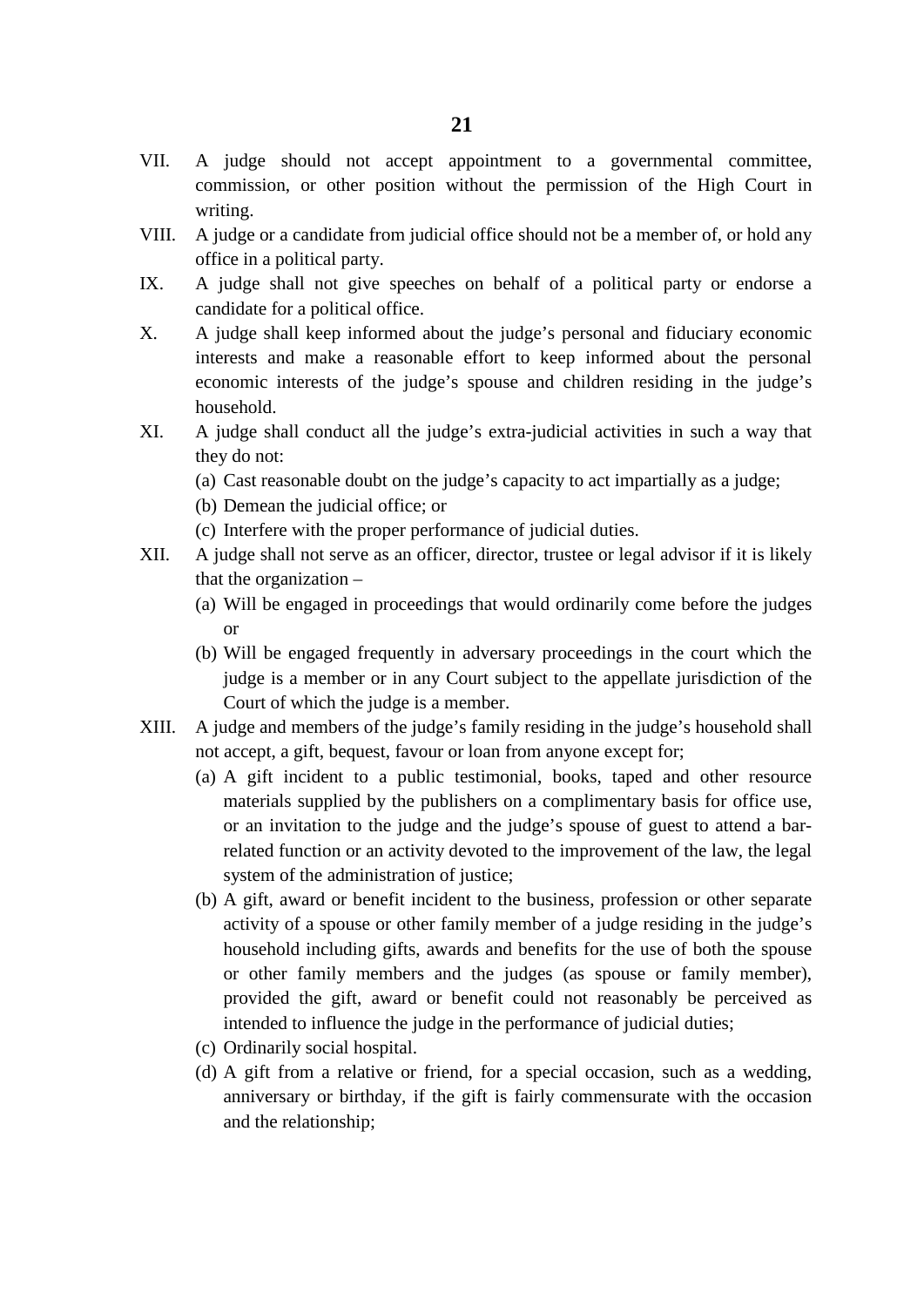- (e) A gift, bequest, favour or loan from a relative or close personal friend whose appearance or interest in a case would in any event require disqualification under rule 27;
- (f) A loan from a lending institution in its regular course of business on the same terms generally available to persons who are not judges;
- (g) A scholarship or fellowship awarded on the same terms and based on the same criteria applied to other applicants; or
- (h) Any other gift, bequest favour or loan, only if the donor is not a party or other person who has come or is likely to come or whose interest have come or are likely to come before the judge;

**(S. K. Tewari)**

**Chief Secretary to the Government of Meghalaya** 

## **L. M. Sangma, Joint Secretary to the Government of Meghalaya**

**Law (B) Department.**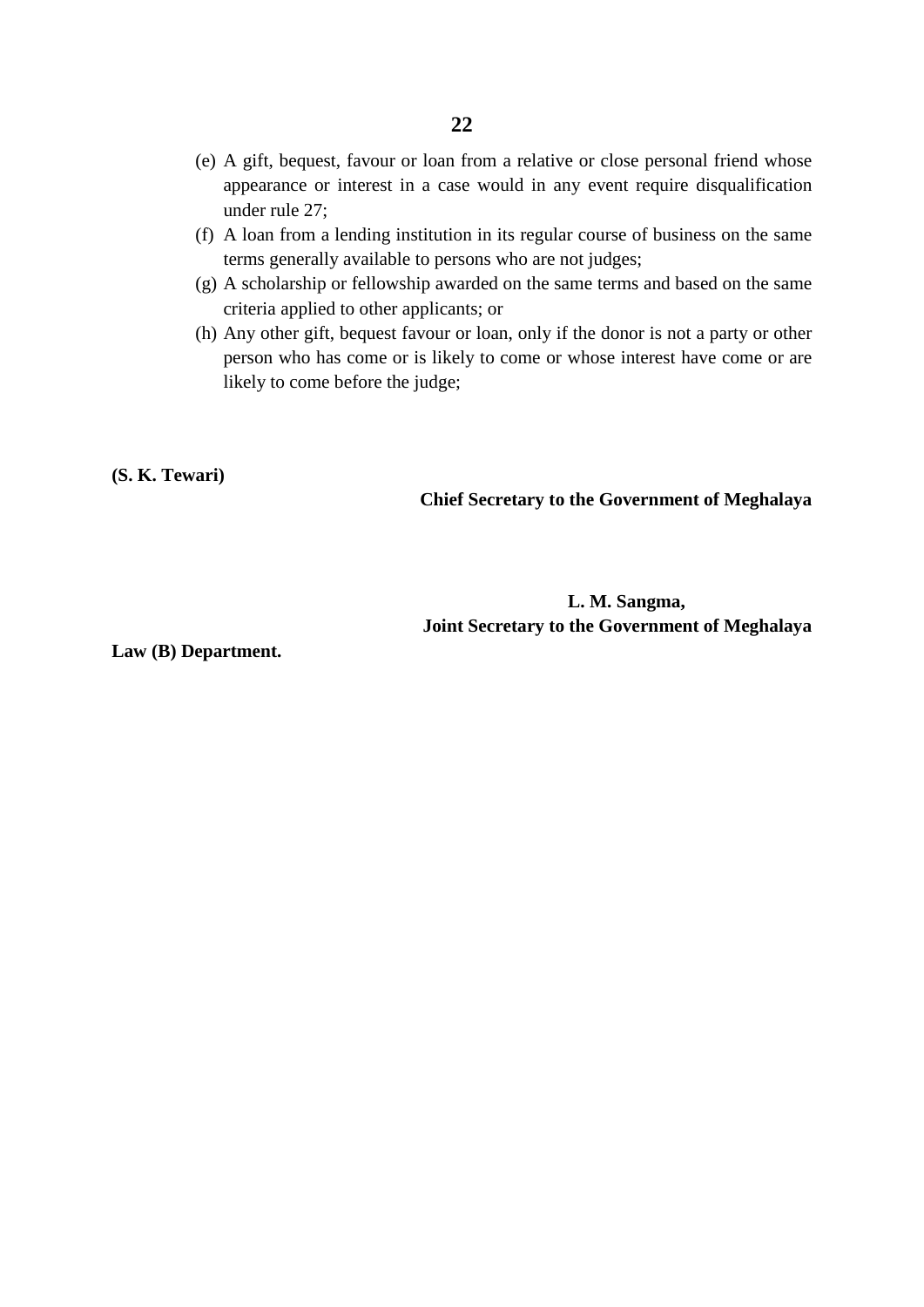# **The 12th September, 2007**

**No.LJ(A)23/85/340**—In exercise of the powers conferred by the proviso to Article 309 read with Article 234 of the Constitution of India, the Governor of Meghalaya in consultation with the Gauhati High Court is pleased to make the following rules to amend the Meghalaya Judicial Service Rule, 2006 namely:-

1. **Short title and commencement**—(1) These rule may be called the Meghalaya Judicial Service (Amendment) Rules, 2007.

(2) They shall come into force with immediate effect.

2. **Amendment of Rule 11**—In rule 11 of the Meghalaya Judicial Service Rule 2006 (hereinafter referred to as the principal rule for the existing sub-rule (1) the following shall be substituted, namely:-

"(1) All vacancies in all grades of service either by promotion or direct recruitment, as may be, shall be filled up in accordance with the time schedule mentioned in Scheduled –  $F$ 

- 3. **Amendment of rule 8**—In the Rule 8 of the Principal rules, in the table of the proviso After item (3) of column 4, the following new item (4) shall be inserted, namely:- "(4) Must have the knowledge of Khasi, Jaintia or Garo."
- 4. **Insertion of new provisions**—After rule 28 of the principal rule the following new rule 28 A shall be inserted, namely:-

"**28 A. Power of the Governor to dispense or relax any rule**—The Governor if satisfied that the operation of any of provisions of this rule causes undue hardship in any particular case or cases, may in consultation with the Gauhati High Court dispense with or relax the requirement of any of these rule to such extent and subject to such conditions as it may consider necessary for dealing with the case in a just and equitable manner or for meeting the exigencies of public interest.

Provided that the case of any person shall not be dealt with in any manner less favourable to him than that provided to under this rule".

5. **Insertion of new Schedule 'F' after schedule 'E' of the principal rule**—The following new schedule 'F' shall be inserted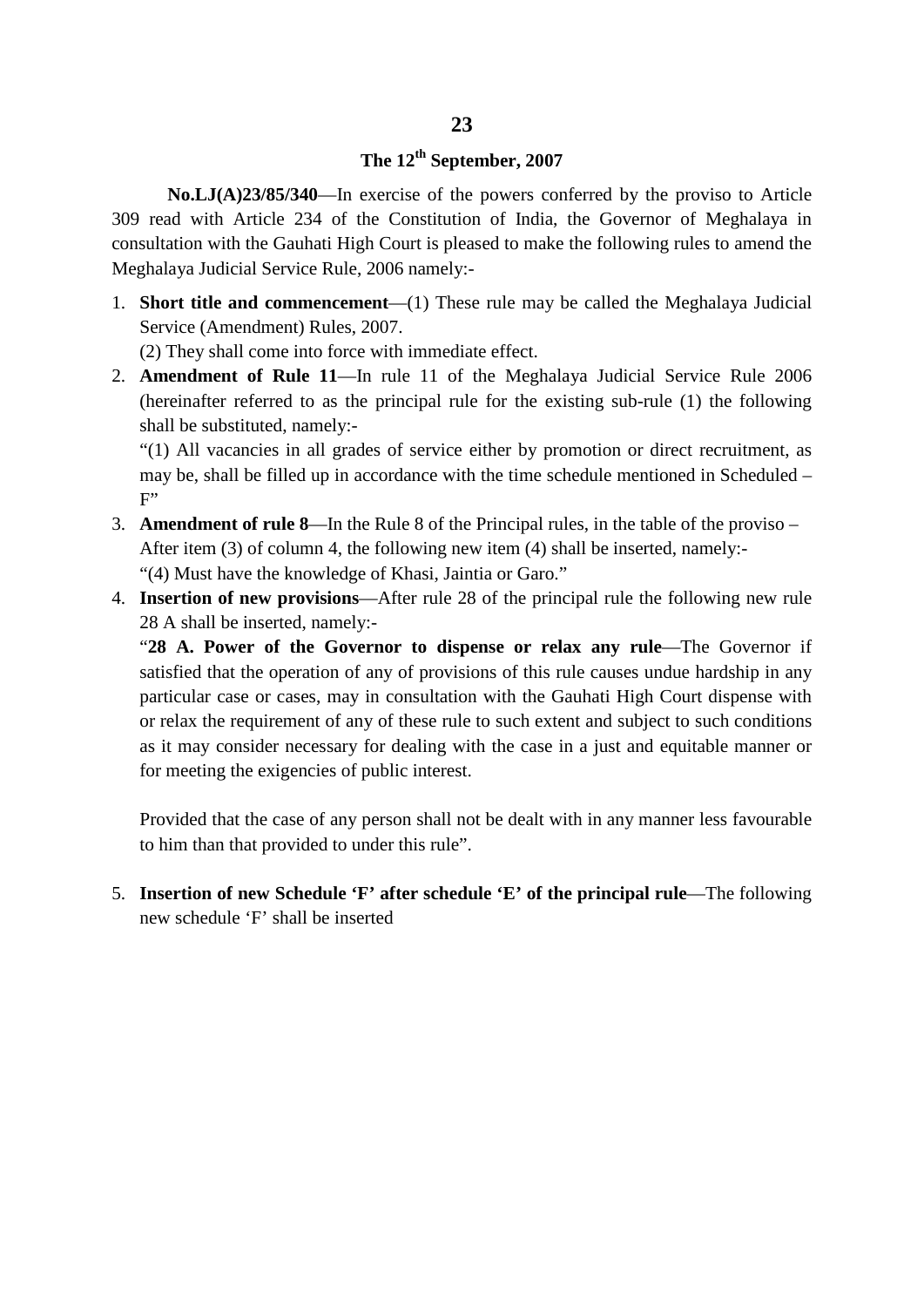# **SCHEDULE – F**

- A. For filling of vacancies in the Cadre of **Grade –I** in respect of:
	- (a) Twenty five per cent vacancies to be filled by direct recruitment from the Bar; and
	- (b) Twenty five per cent by promotion through limited competitive examination of Civil Judges (Senior Division) not having less than five years of qualifying service.

| <b>Sl. No.</b> | <b>Description</b>                                                                                                                                                                                                                             | <b>Date</b>                                        |
|----------------|------------------------------------------------------------------------------------------------------------------------------------------------------------------------------------------------------------------------------------------------|----------------------------------------------------|
| 1              | Number of vacancies to be notified by the High Court, Vacancies<br>to be calculated including-                                                                                                                                                 | 31 <sup>st</sup> of Mach                           |
|                | a) Existing vacancies<br>b) Future vacancies that may arise within one year due to<br>retirement.<br>c) Future vacancies that may arise due to elevation to the High<br>Court, death or otherwise, say ten per cent of the number of<br>posts. |                                                    |
|                | d) Vacancies arising due to deputation of judicial officers to<br>other department may be considered as temporary vacancy.                                                                                                                     |                                                    |
| $\overline{2}$ | Advertisement inviting applications from eligible candidates                                                                                                                                                                                   | $15th$ of April                                    |
| $\overline{3}$ | Last date for receipt of application.                                                                                                                                                                                                          | 30 <sup>th</sup> of April                          |
| $\overline{4}$ | Publication of list of eligible applicant, List may be put on the<br>website.                                                                                                                                                                  | $15th$ May                                         |
| 5              | Despatch/issue of admit cards to the eligible applicants.                                                                                                                                                                                      | $16^{th}$ May to $15^{th}$<br>June                 |
| 6              | Written examination,                                                                                                                                                                                                                           | $30th$ June                                        |
|                | Written examination may be                                                                                                                                                                                                                     |                                                    |
|                | (a) Objective questions with multiple choice which can be<br>scrutinized by the computer; and<br>(b) Subjective/narrative                                                                                                                      |                                                    |
| $\overline{7}$ | Declarative of result of written examination                                                                                                                                                                                                   | $16th$ August                                      |
|                | (a) Result may be put on the website and also published in the<br>newspaper.<br>(b) The ratio of 1:3 of the available vacancies to the successful<br>candidates                                                                                |                                                    |
| 8              | Viva Voce                                                                                                                                                                                                                                      | 1 <sup>st</sup> September<br>to $7th$<br>September |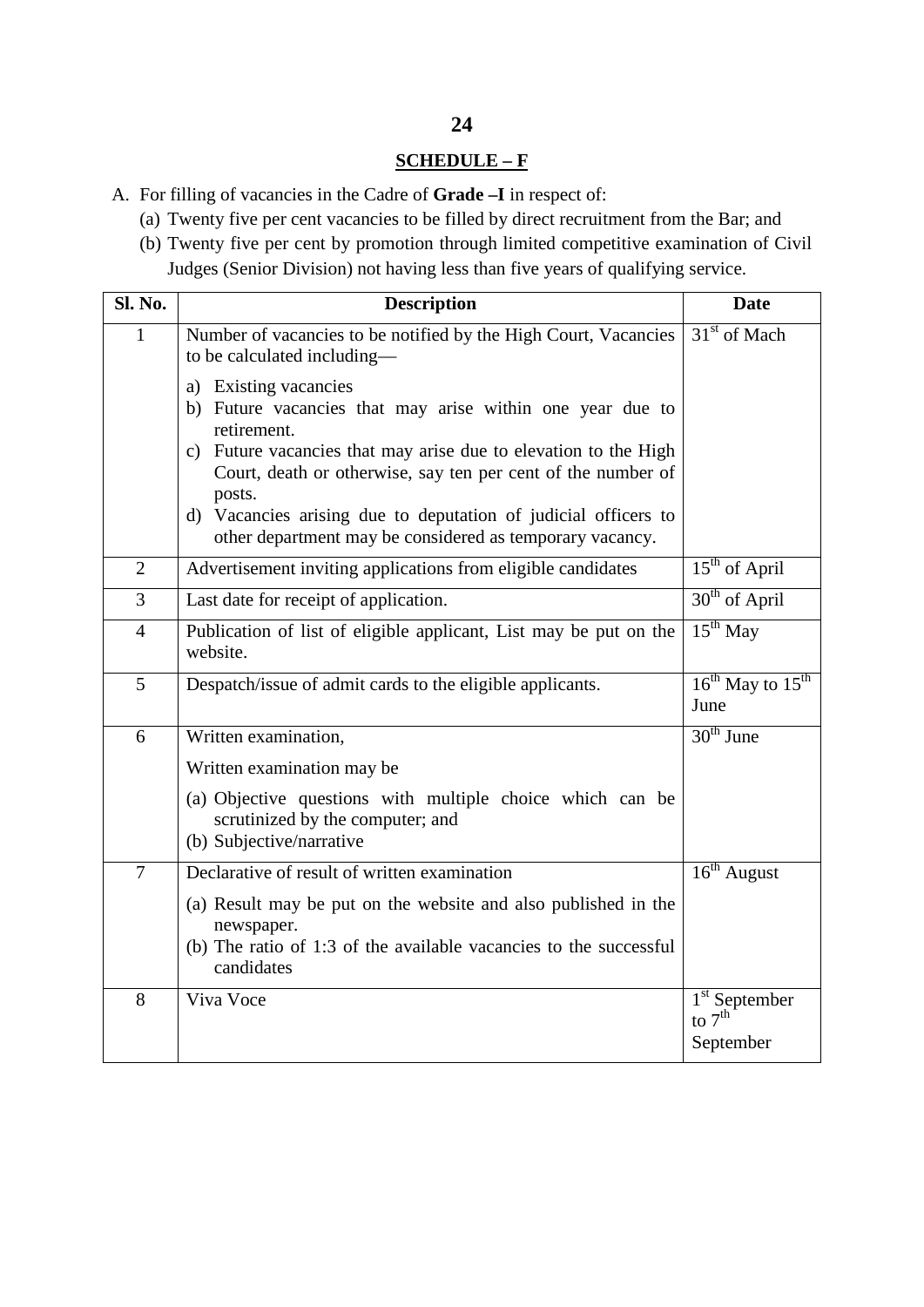| <b>Sl. No.</b> | <b>Description</b>                                                                                                                                                                 | Date                         |
|----------------|------------------------------------------------------------------------------------------------------------------------------------------------------------------------------------|------------------------------|
| 9              | Declaration of final select list and communication to the<br>appointing authority                                                                                                  | $15th$ September             |
|                | (a) Result may be put on the website and also published in the<br>newspaper.                                                                                                       |                              |
|                | (b) Select list be published in order of merit and should be<br>double the number of vacancies notified.<br>(c) Select list shall be valid till the nest select list is published. |                              |
| 10             | Issue of appointment letter by the competent authority for all<br>existing vacant posts as on date                                                                                 | $30th$ September             |
| 11             | Last date for joining                                                                                                                                                              | 31 <sup>st</sup><br>October. |

B. For filling of vacancies in the Cadre of **Grade –I** in respect of fifty percent vacancies to be filled by promotion.

| Sl. No.        | <b>Description</b>                                                                                                                                                                                                                                 | <b>Date</b>                 |
|----------------|----------------------------------------------------------------------------------------------------------------------------------------------------------------------------------------------------------------------------------------------------|-----------------------------|
| 1              | Number of vacancies to be notified by the High Court,                                                                                                                                                                                              | 31 <sup>st</sup> of March   |
|                | Vacancies to be calculated including                                                                                                                                                                                                               |                             |
|                | (a) Existing vacancies.<br>(b) Future vacancies that may arise within one year due to<br>retirement.<br>(c) Future vacancies that may arise due to elevation to the High<br>Court, death or otherwise, say ten per cent of the number of<br>posts. |                             |
| $\overline{2}$ | Publication of list of eligible officers,                                                                                                                                                                                                          | $15th$ May                  |
|                | (a) The list may be put on the website,<br>(b) Zone of consideration should be $1:3$ of the number of<br>vacancies.                                                                                                                                |                             |
| $\overline{3}$ | Receipt of judgements from the eligible officers                                                                                                                                                                                                   | $30th$ May                  |
| $\overline{4}$ | Viva voce                                                                                                                                                                                                                                          | $15^{th}$ to $31^{st}$ July |
|                | Criteria;                                                                                                                                                                                                                                          |                             |
|                | (a) ACR for last five years<br>(b) Evaluation of judgements furnished; and<br>(c) Performance in the oral interview.                                                                                                                               |                             |
| 5              | Declaration of final select list and communication to the<br>appointing authority                                                                                                                                                                  | $31st$ August               |
|                | (a) Result may be put on the website and also published in the<br>newspaper.<br>(b) Select list be published in order of merit and should be<br>double the number of vacancies notified.                                                           |                             |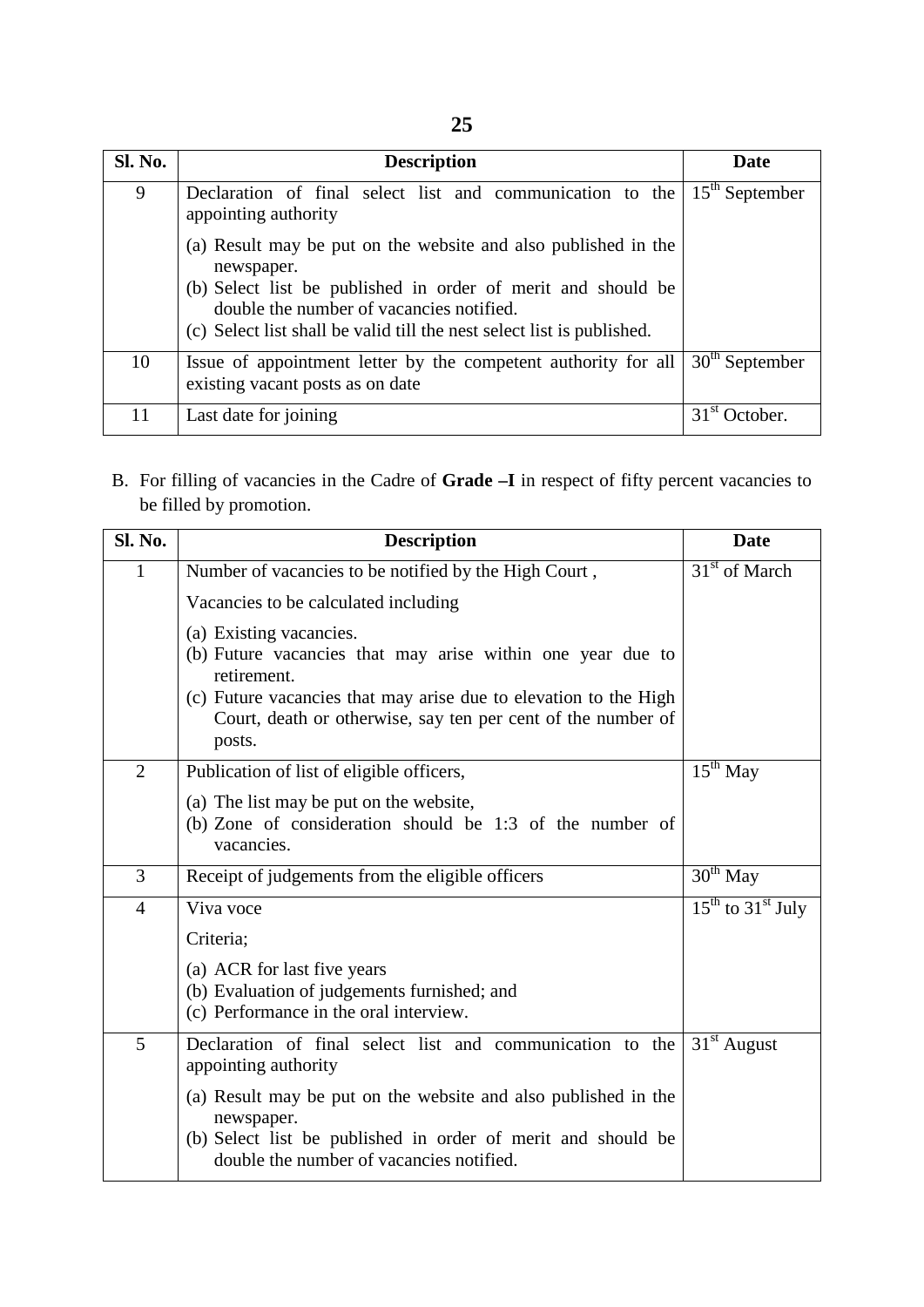| <b>Sl. No.</b> | <b>Description</b>                                                                                                                     | Date                     |
|----------------|----------------------------------------------------------------------------------------------------------------------------------------|--------------------------|
|                | Issue of appointment letter by the competent authority for all $\vert$ 30 <sup>th</sup> September<br>existing vacant posts as on date. |                          |
|                | Last date for joining                                                                                                                  | 31 <sup>st</sup> October |

C. For filling of vacancies in the cadre of **Grade - II** to be filled by promotion.

| Sl. No.        | <b>Description</b>                                                                                                                                                                                                                                 | <b>Date</b>      |
|----------------|----------------------------------------------------------------------------------------------------------------------------------------------------------------------------------------------------------------------------------------------------|------------------|
| $\mathbf{1}$   | Number of vacancies to be notified by the High Court,                                                                                                                                                                                              | $31st$ of March  |
|                | Vacancies to be calculated including                                                                                                                                                                                                               |                  |
|                | (a) Existing vacancies.<br>(b) Future vacancies that may arise within one year due to<br>retirement.<br>(c) Future vacancies that may arise due to elevation to the High<br>Court, death or otherwise, say ten per cent of the number of<br>posts. |                  |
| $\overline{2}$ | Publication of list of eligible officers,                                                                                                                                                                                                          | $15^{th}$ May    |
|                | (c) The list may be put on the website,<br>(d) Zone of consideration should be $1:3$ of the number of<br>vacancies.                                                                                                                                |                  |
| 3              | Receipt of judgements from the eligible officers                                                                                                                                                                                                   | $30th$ May       |
| $\overline{4}$ | Viva voce                                                                                                                                                                                                                                          | $1st$ to $16th$  |
|                | Criteria;                                                                                                                                                                                                                                          | August           |
|                | (a) ACR for last five years<br>(b) Evaluation of judgements furnished; and<br>(d) Performance in the oral interview.                                                                                                                               |                  |
| 5              | Declaration of final select list and communication to the<br>appointing authority                                                                                                                                                                  | $15th$ September |
|                | (a) Result may be put on the website and also published in the<br>newspaper.<br>(b) Select list be published in order of merit and should be<br>double the number of vacancies notified.                                                           |                  |
| 6              | Issue of appointment letter by the competent authority for all<br>existing vacant posts as on date.                                                                                                                                                | $30th$ September |
| $\tau$         | Last date for joining                                                                                                                                                                                                                              | $31st$ October   |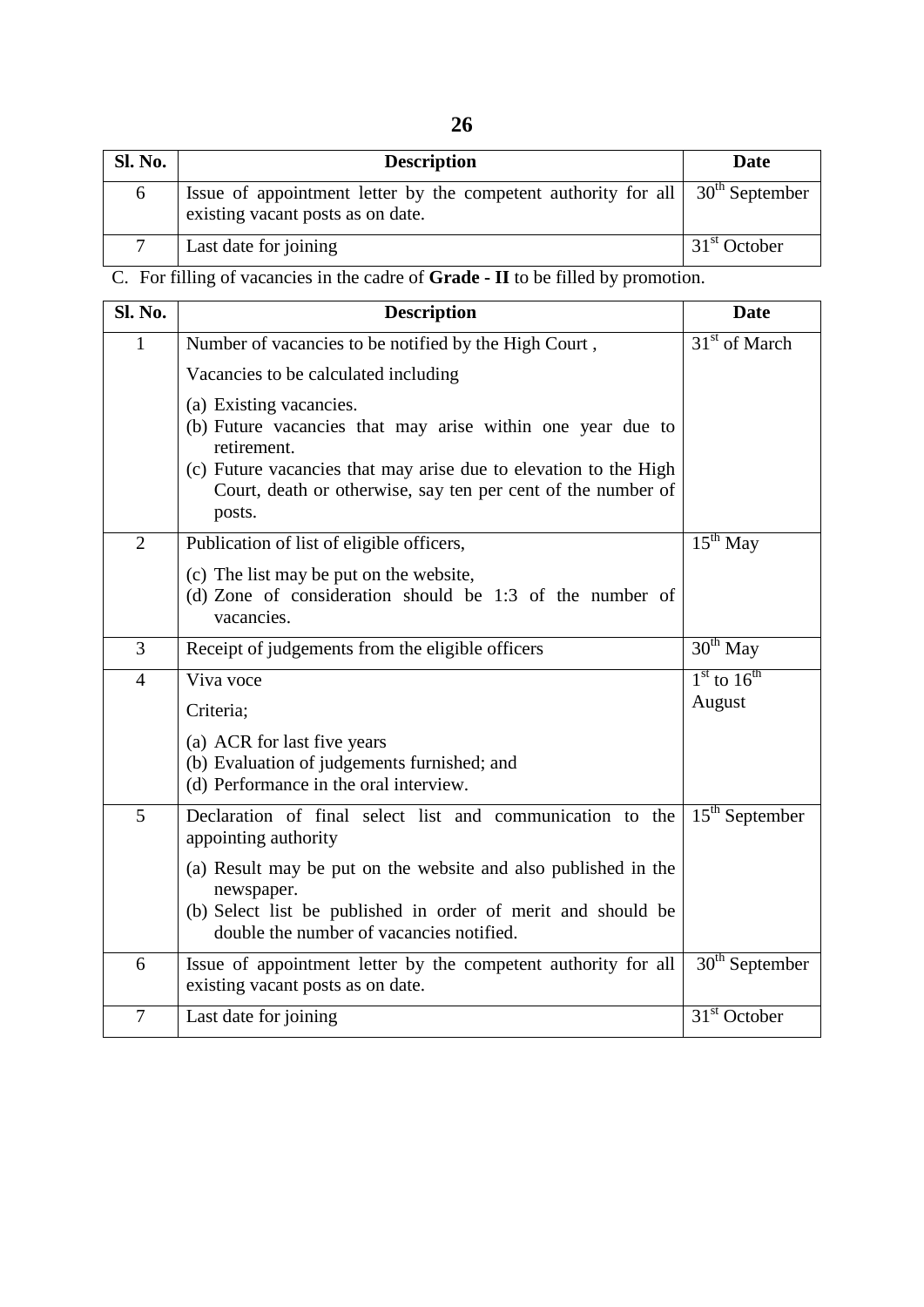D. For appointment to the posts in the cadre of **Grade – III** by direct recruitment.

| <b>Sl. No.</b> | <b>Description</b>                                                                                                                                                                                                                                 | <b>Date</b>                     |
|----------------|----------------------------------------------------------------------------------------------------------------------------------------------------------------------------------------------------------------------------------------------------|---------------------------------|
| $\mathbf{1}$   | Number of vacancies to be notified by the High Court,                                                                                                                                                                                              | $15th$ January                  |
|                | Vacancies to be calculated including                                                                                                                                                                                                               |                                 |
|                | (a) Existing vacancies.<br>(b) Future vacancies that may arise within one year due to<br>retirement.<br>(c) Future vacancies that may arise due to elevation to the High<br>Court, death or otherwise, say ten per cent of the number of<br>posts. |                                 |
| $\overline{2}$ | Advertisement inviting applications from eligible candidates.                                                                                                                                                                                      | $1st$ February                  |
| 3              | Last date for receipt of application                                                                                                                                                                                                               | $1st$ March                     |
| $\overline{4}$ | Publication of list of eligible applicants.                                                                                                                                                                                                        | $2nd$ April                     |
|                | The list may be put on the website.                                                                                                                                                                                                                |                                 |
| 5              | Despatch/issue of admit cards to the eligible applicants.                                                                                                                                                                                          | $2nd$ to 30 <sup>th</sup> April |
| 6              | Preliminary written examination.                                                                                                                                                                                                                   | $15^{th}$ May                   |
|                | Objective questions with multiple choice which; can; be<br>scrutinized by the                                                                                                                                                                      |                                 |
| $\tau$         | Declaration of result of preliminary written examination                                                                                                                                                                                           | $15th$ June.                    |
|                | (a) Result may be put on the website and also published in the<br>newspaper.<br>(b) The ratio of 1:10 of the available vacancies to the successful<br>candidates be maintained.                                                                    |                                 |
| 8              | Final written examination.                                                                                                                                                                                                                         | $15^{th}$ July                  |
|                | Subjective/narrative                                                                                                                                                                                                                               |                                 |
| 9              | Declaration of result of final written examination                                                                                                                                                                                                 | $30th$ August                   |
|                | (a) Result may be put on the website and also published in the<br>newspaper.<br>(b) The Ratio of 1:3 of the available vacancies to the successful<br>candidates be maintained.<br>(c) Dates of interviews of the successful candidates may be put  |                                 |
|                | on the internet which can be printed by the candidates and no<br>separate intimation of the date of interview need be sent.                                                                                                                        |                                 |
| 10             | Viva voce                                                                                                                                                                                                                                          | $1st$ to $15th$<br>October      |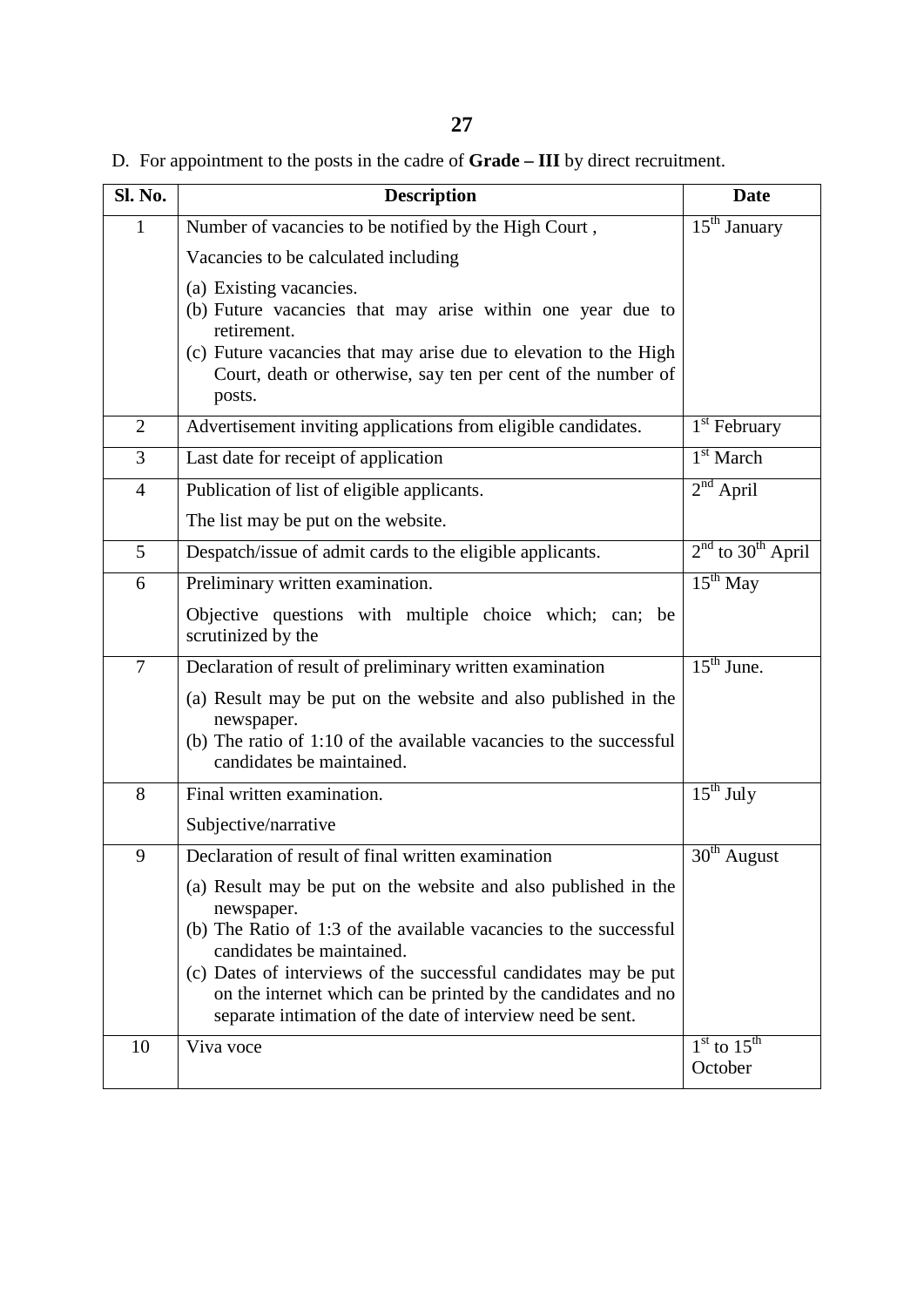| <b>Sl. No.</b> | <b>Description</b>                                                                                                                                                                       | Date                                       |
|----------------|------------------------------------------------------------------------------------------------------------------------------------------------------------------------------------------|--------------------------------------------|
| 11             | Declaration of final selection list and communication to the<br>appointing authority                                                                                                     | $1st$ November                             |
|                | (a) Result may be put on the website and also published in the<br>newspaper.<br>(d) Select list be published in order of merit and should be<br>double the number of vacancies notified. |                                            |
| 12             | Issue of appointment letter by the competent authority for all<br>existing vacant posts as on date.                                                                                      | $1st$ December                             |
| 13             | Last date of joining                                                                                                                                                                     | $2nd$ January of<br>the following<br>year. |

 S. DYKES, Secretary to the Govt. of Meghalaya, Law (A) Department.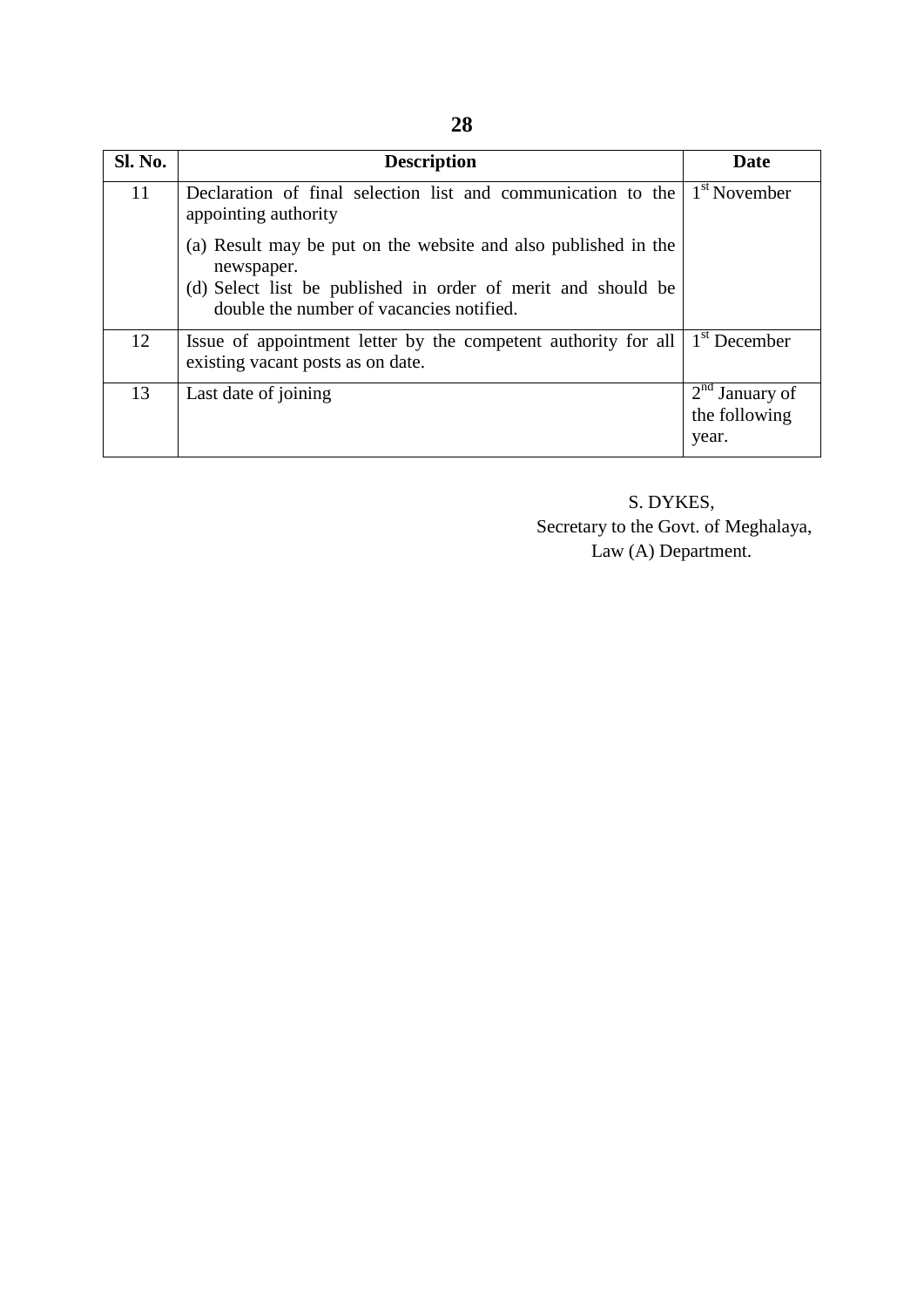# **The 28th August, 2009**

**No. LJ (A) 23/85/409**—In exercise of the powers conferred by the proviso to Article 309 read with Article 234 of the Constitution of India, the Governor of Meghalaya in consultation with the Meghalaya Public Service Commission is pleased to replace the Schedule appended to the Meghalaya Judicial Service Rules, 2006 as follows, namely:-

1. **Short title and commencement**—(1) This rules may be called the Meghalaya Judicial Service (Amendment) Rules, 2009.

(2) They shall come into force from the date of notification in the Official Gazette.

2. **Replacement of Schedule A**—The existing 'Schedule A' of the Meghalaya Judicial Service Rules, 2006 shall be replaced by a new 'Schedule A' as follows, namely:-

#### **'SCHEDULE-A'**

#### **{Rule 3, 4(2), 6(2) & (4) and 21(1) & (5)}**

#### **Sl. No. Name of Posts No. of Posts Scale of Pay Remarks** 1 District & Sessions Judge (Entry Level) 8 Rs. 16,750-400-19,150-450-20,500/- plus other allowances as admissible. District & Sessions Judge (Selection Grade) Rs. 18,750-400-19,150-450- 21,850-500-22,850/- plus other allowances are admissible. District & Sessions Judge (Super Time Scale ) Rs. 22,850-500-24,850/- plus other allowances are admissible. 2 Additional District & Sessions Judge 2 Rs. 16,750-400-19,150-450-20,500/- plus other allowances as admissible. 3 Civil Judge (Senior Division) (II Stage) Rs. 16,750-400-19,150-450- 20,500/- plus other allowances as admissible.

#### **GRADE-I**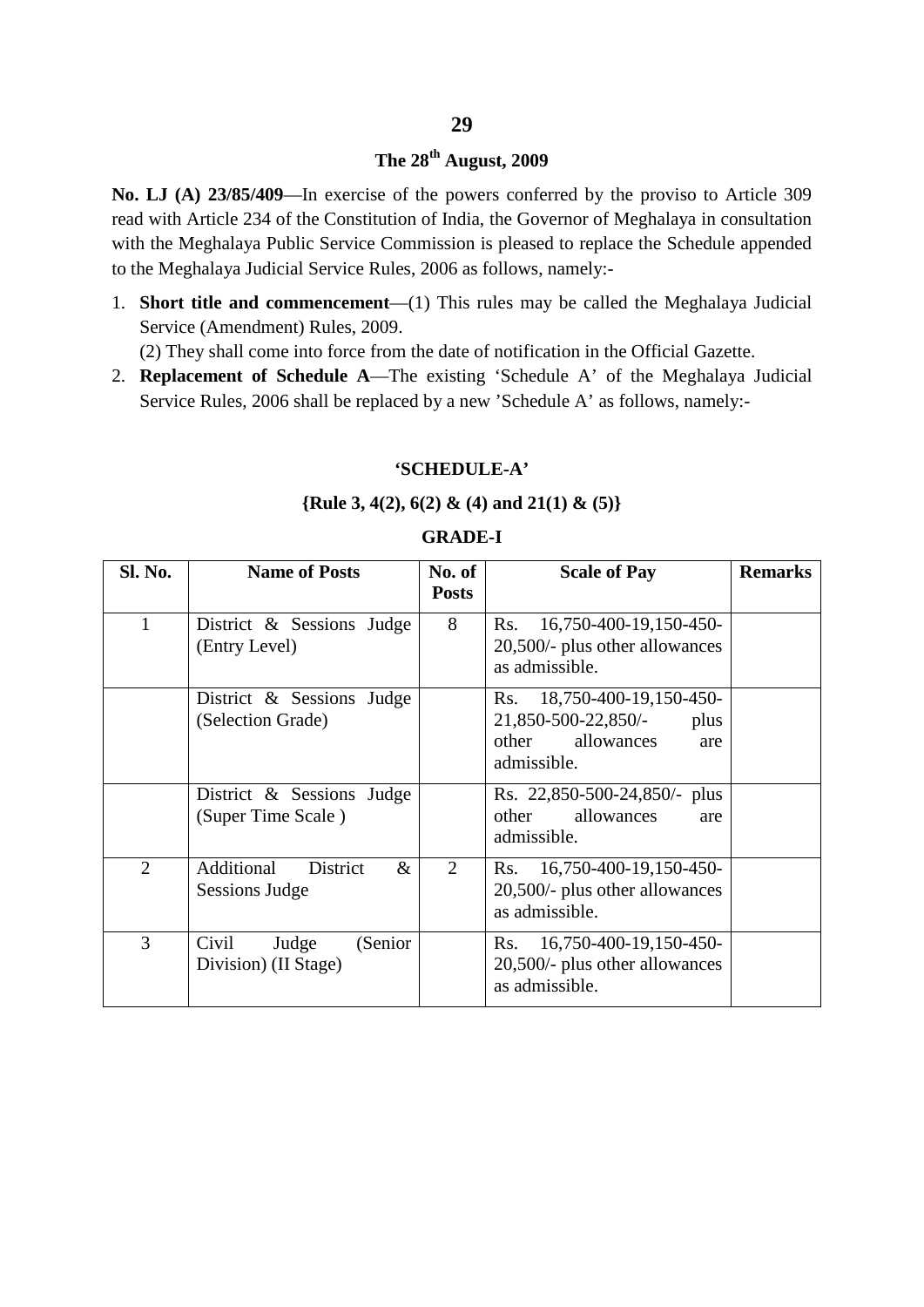| <b>Sl. No.</b> | <b>Name of Posts</b>                                                | No. of<br><b>Posts</b> | <b>Scale of Pay</b>                                                                                          | <b>Remarks</b> |
|----------------|---------------------------------------------------------------------|------------------------|--------------------------------------------------------------------------------------------------------------|----------------|
| $\mathbf{1}$   | Civil Judge (Senior Division)                                       |                        | Rs. 12,850-300-13,150-350-<br>15,950-400-17,550/-<br>plus<br>other allowances<br><b>as</b><br>admissible.    |                |
|                | Civil Judge (Senior Division)<br>(I Stage)                          |                        | Rs. 14,200-350-15,950-400-<br>$18,350/-$ plus<br>other<br>allowances as admissible.                          |                |
| $\overline{2}$ | <b>Assistant District &amp; Sessions</b><br>Judge (Entry Level)     | $\mathbf{1}$           | Rs. 12,850-300-13,150-350-<br>15,950-400-17,550/-<br>plus<br>other allowances<br><b>as</b><br>admissible.    |                |
|                | <b>Assistant District &amp; Sessions</b><br>Judge (Selection Grade) |                        | Rs. 14,200-350-15,950-400-<br>$18,350/-$ plus<br>other<br>allowances as admissible.                          |                |
| 3              | <b>Chief Judicial Magistrate</b><br>(Entry Level)                   | 8                      | Rs. 12,850-300-13,150-350-<br>15,950-400-17,550/-<br>plus<br>other<br>allowances<br><b>as</b><br>admissible. |                |
|                | <b>Chief Judicial Magistrate</b><br>(Selection Grade)               |                        | Rs. 14,200-350-15,950-400-<br>$18,350/-$ plus<br>other<br>allowances as admissible.                          |                |

 Shri. L. M. Sangma, Secretary to the Government of Maghalaya, Law Department.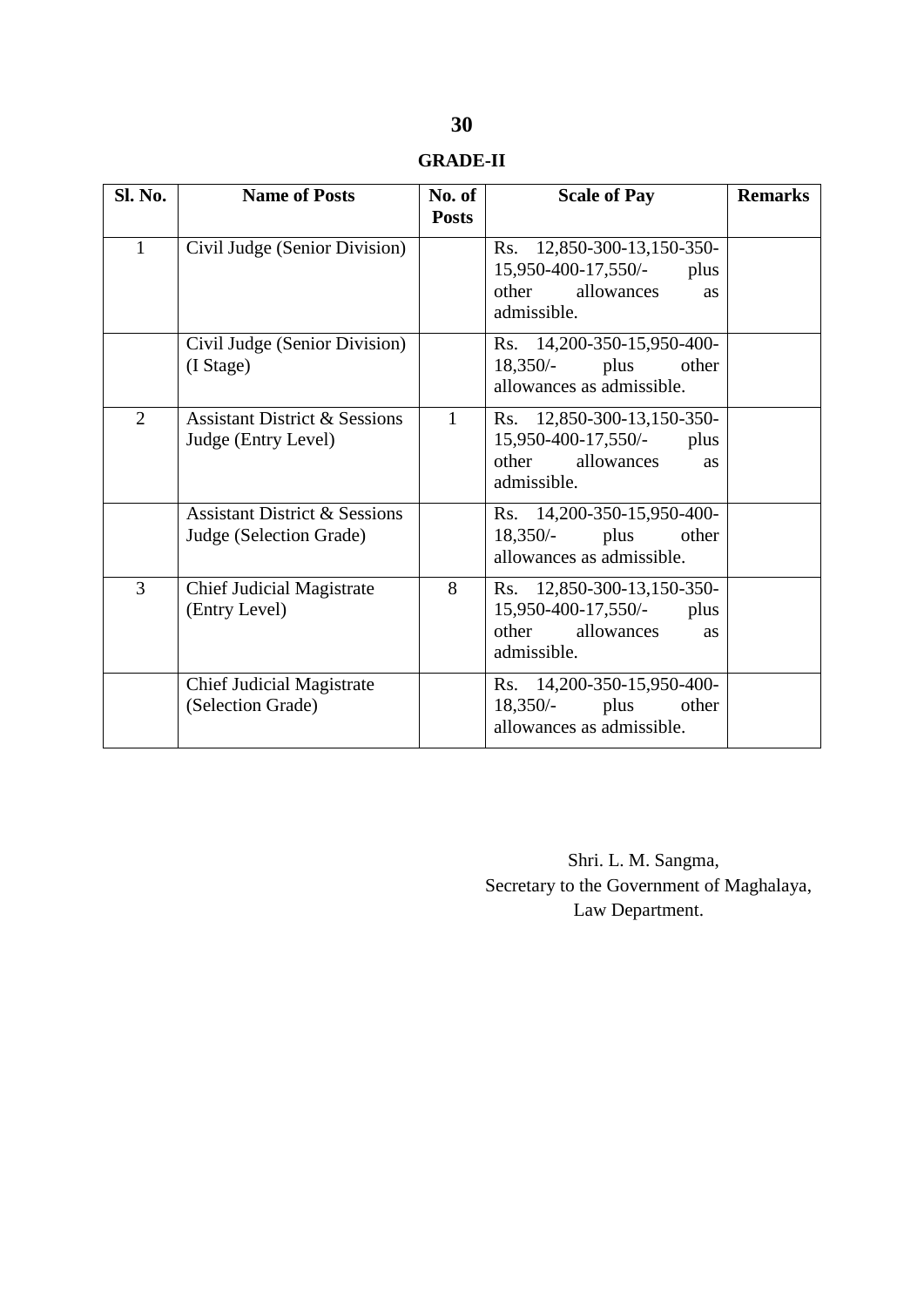| <b>Sl. No.</b> | <b>Name of Posts</b>                                                | No. of<br><b>Posts</b> | <b>Scale of Pay</b>                                                                                             | <b>Remarks</b> |
|----------------|---------------------------------------------------------------------|------------------------|-----------------------------------------------------------------------------------------------------------------|----------------|
| 1              | Civil Judge (Junior Division)                                       | 7                      | 9,000-250-10,750-300-<br>Rs.<br>$13,150-350-14,550/$<br>plus<br>allowances<br>other<br><b>as</b><br>admissible. |                |
|                | Civil Judge (Junior Division)<br>$(I$ Stage)                        |                        | Rs. 10,750-300-13,150-350-<br>$14,900/-$<br>plus<br>other<br>allowances as admissible.                          |                |
| 2              | Munsiff/Judicial Magistrate<br>First Class (Entry Level)            | 10                     | 9,000-250-10,750-300-<br>Rs.<br>$13,150-350-14,550/$<br>plus<br>other allowances<br><b>as</b><br>admissible.    |                |
|                | Munsiff/Judicial Magistrate<br><b>First Class (Selection Grade)</b> |                        | Rs. 10,750-300-13,150-350-<br>$14,900/-$<br>plus<br>other<br>allowances as admissible.                          |                |

 Shri.L. M. Sangma, Secretary to the Government of Maghalaya, Law Department.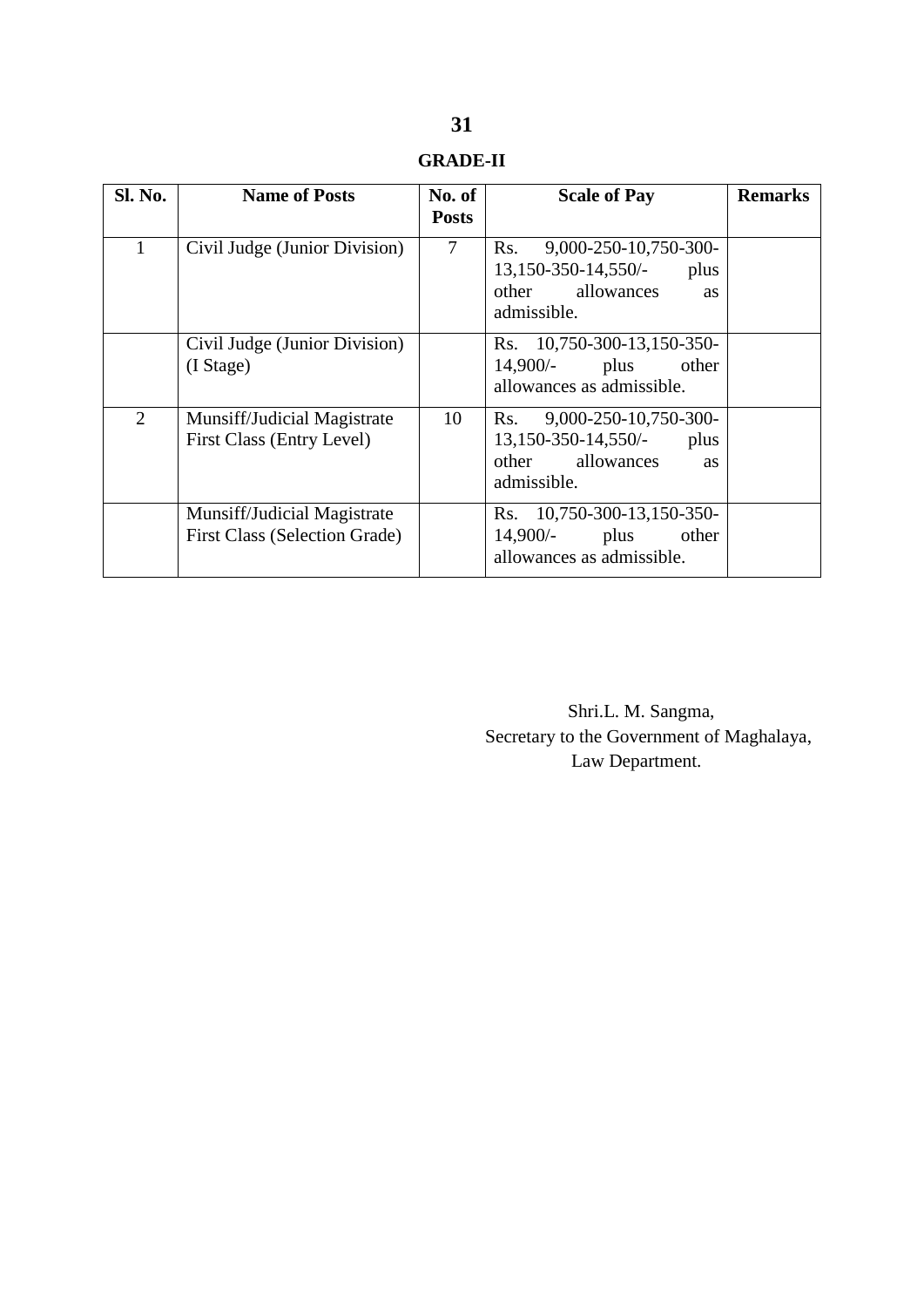## **32**

# **The 28th August, 2012**

**No. LJ (A) 23/85/472** – In exercise of powers conferred by the proviso to Article 309 read with Article 234 of the Constitution of India, the Governor of Meghalaya in consultation with the Guahati High Court is pleased to make the following Rules, further to amend the Meghalaya Judicial Services Rules, 2006, hereinafter referred to as principal Rules, namely:

- 1. **Short Title and Commencement**:- (1) These Rules may be called, the Meghalaya Judicial Services (Amendment) Rules, 2012.
	- (2) They shall come into force on the date of publication in the Official Gazette.
- 2. **Amendment of Rule 8**:- (1) In the principal Rules, in rule 8 (1) (ii), in Serial No. 1 of Column No. 3 of the table, for the existing provisions, the following shall be substituted:-

*"65% of the posts in the cadre shall be filled by promotion from the cadre of Grade-II of the service on the service on the basis of merit-cum-seniority by the High Court following the criterion Schedule – E"*

(2) In the principal rules, in rule 8 (1) (iii), in Serial No. 1 of Column No. 3 of the table, for the existing provisions, the following shall be substituted:-

*"Remaining 10% of the cadre of the service shall be filled up by the promotion strictly on the basis of merit through limited departmental competitive examination as conducted by the High Court in Schedule B of the specified Rules.*

*"Provided that if candidates are not available for 10% of seats, or are not able to qualify in the examination then vacant posts shall be filled by regular promotion".*

- 3. **Amendment of Rule 24**:- In rule 24 of the principal Rules-
	- (a) In sub-rule (1), for the existing figure "58", the figure "60" shall be substituted.
	- (b) Sub-rule (2), sub-rule (3), sub-rule (4), sub-rule (5), sub-rule (6) and sub-rule (7) shall be substituted by the following, namely:-

*"(2) Notwithstanding anything contained in sub-rule (1) above, the High Court shall have the power to assess and evaluate the record of a judicial officer for his continued utility in service up to 60 years.*

*(3) The potential for continued utility shall be assessed and evaluation by an appropriate Committee of Judges of the High Court, constituted and headed by the Chief Justice and the evaluation shall be made on the basis of the Judicial Officer's*  post record of service, character roll, quality of Judgements and other relevant *matters.*

*(4) The High Court shall undertake and complete the exercise well within time, before the Judicial Officer attains the age of 58 years".*